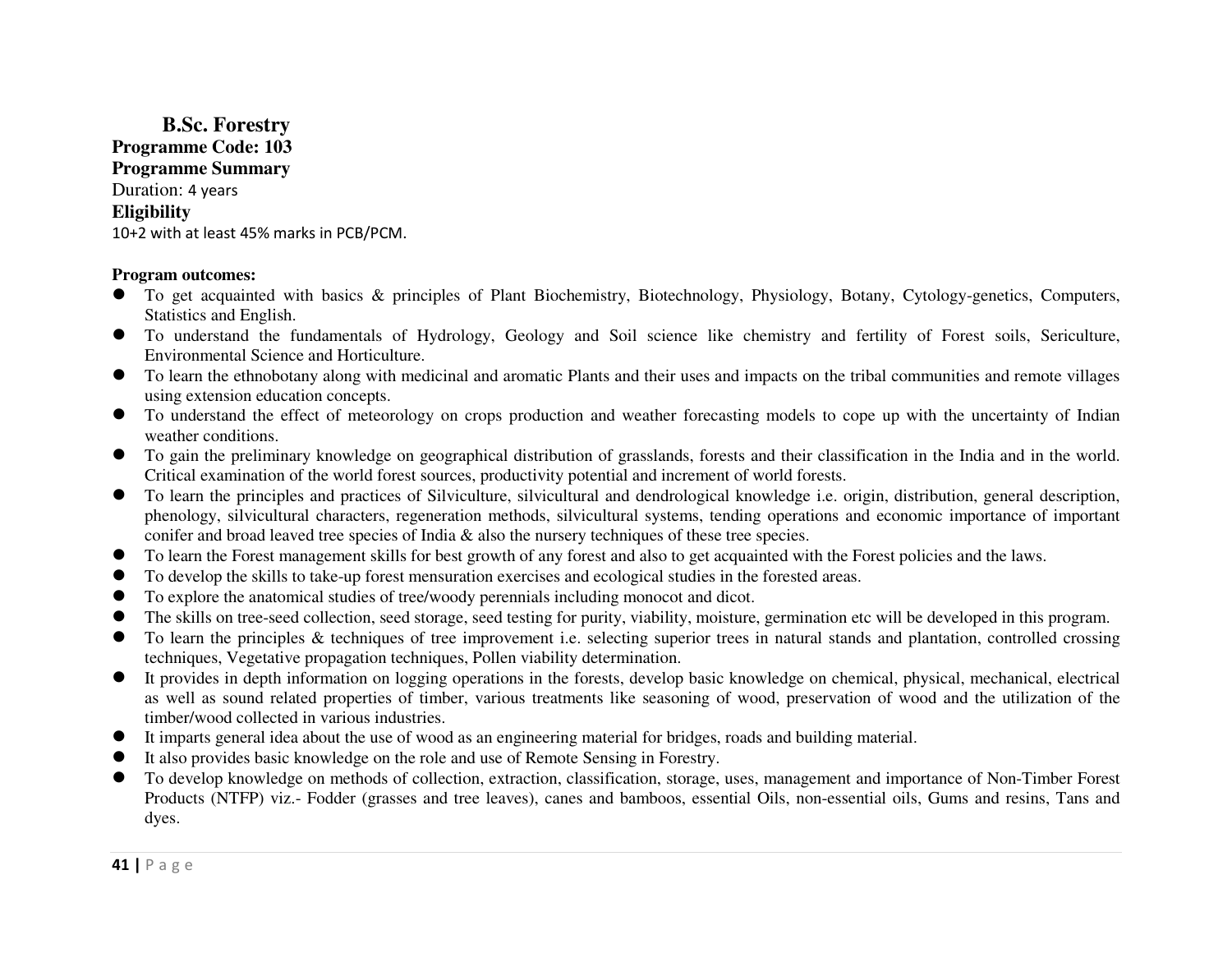- To gain the knowledge on traditional & well designed Agroforestry systems, techniques, management and their advantages over sole cropping landuse systems. landuse systems.
- $\bullet$  To develop the skills to identify and cure the diseases, insects, pests of the Forest trees.
- To explore about the wildlife and its management including habit & habitat of different wildlife, scientific names, behavior and adaptations of important wild species.
- To know about the basic concept of entrepreneurship and its development in forestry. Project planning, evaluation, Swot analysis.<br>The base we familiar with basic association and business grippinles and base that are he s
- To become familiar with basic economic and business principles and how they can be applied to forestry. Utilize economic principles to eddress principles to eddress principles to eddress principles issues related to elle address private and public policy issues related to allocating natural resources and environmental amenities.
- $\bullet$ To develop skills to conduct various field based activities of forestry aspects.
- To develop aptitude for formulating research problem and experimental planning, data collection and statistical planning.
- $\bullet$  To provide hands-on-trainings or Forestry work experience on Socio-economic surveys in villages, Forest Department attachments, Forestbased-Industrial attachment and Production and marketing of quality planting material.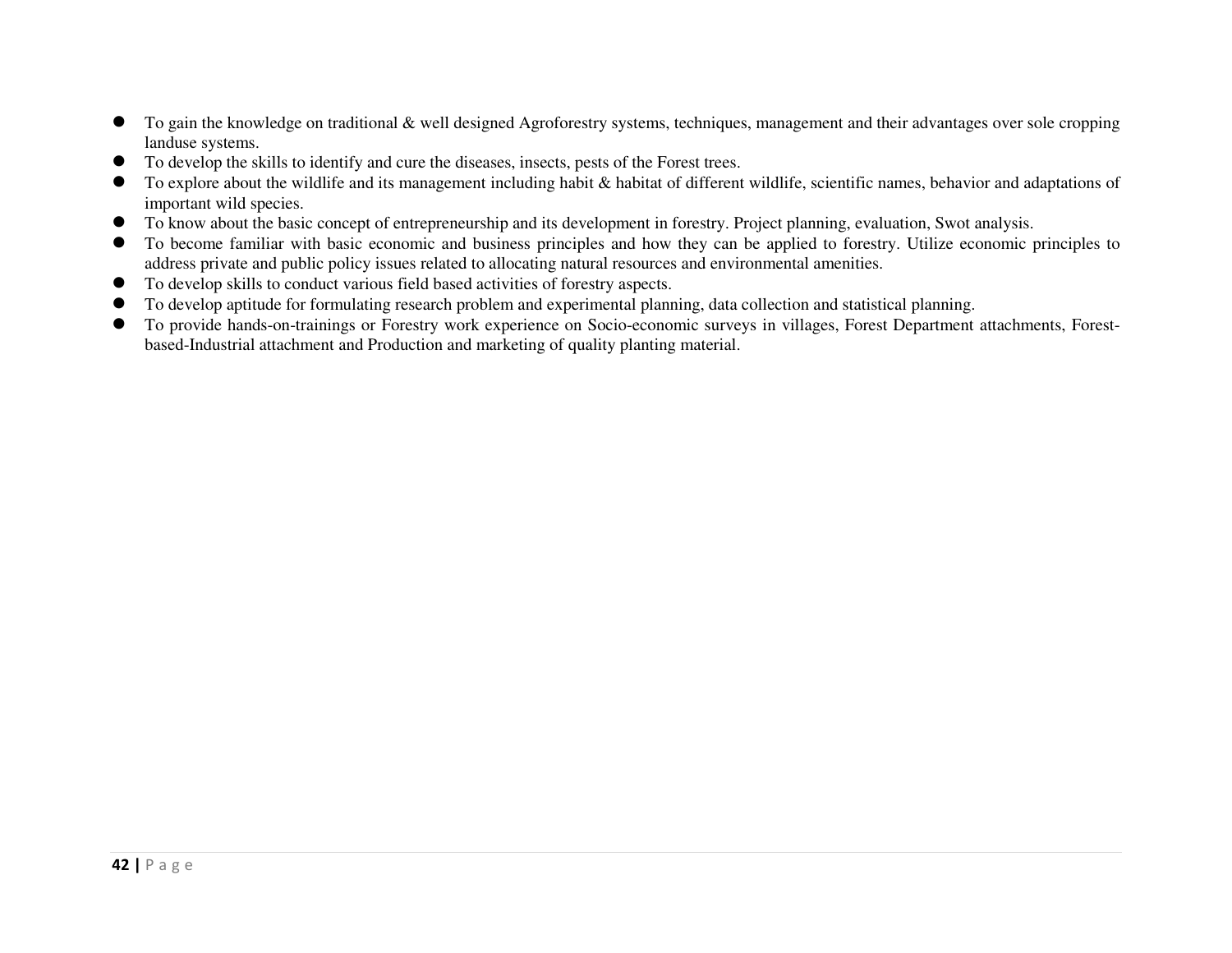## **Course outcomes:**

| S.no.          | <b>Course code</b> | <b>Course name</b>                                      | <b>Credits</b> | <b>Course outcomes</b>                                                                                                                                                                                                                                                                                                                                                                                                                                                                                                                                                                                                                                                                                                                                                                                                                                                                                                                                                                                                                                                                                                                                                                                                                                                                                                                                                                                                                                                                                                                                                                                                                                                                                                                                                                                                                                                                                                                                                                                                                                               |
|----------------|--------------------|---------------------------------------------------------|----------------|----------------------------------------------------------------------------------------------------------------------------------------------------------------------------------------------------------------------------------------------------------------------------------------------------------------------------------------------------------------------------------------------------------------------------------------------------------------------------------------------------------------------------------------------------------------------------------------------------------------------------------------------------------------------------------------------------------------------------------------------------------------------------------------------------------------------------------------------------------------------------------------------------------------------------------------------------------------------------------------------------------------------------------------------------------------------------------------------------------------------------------------------------------------------------------------------------------------------------------------------------------------------------------------------------------------------------------------------------------------------------------------------------------------------------------------------------------------------------------------------------------------------------------------------------------------------------------------------------------------------------------------------------------------------------------------------------------------------------------------------------------------------------------------------------------------------------------------------------------------------------------------------------------------------------------------------------------------------------------------------------------------------------------------------------------------------|
|                |                    |                                                         |                | 1 <sup>st</sup> Semester                                                                                                                                                                                                                                                                                                                                                                                                                                                                                                                                                                                                                                                                                                                                                                                                                                                                                                                                                                                                                                                                                                                                                                                                                                                                                                                                                                                                                                                                                                                                                                                                                                                                                                                                                                                                                                                                                                                                                                                                                                             |
|                | SOA/FC101T         | Fundamentals of<br>Geology & Soil science               | $\overline{c}$ | To explore about Composition of earth's crust, soil as a natural body major components by<br>volume pedologyrocks types Igneous sedimentary and metamorphic classification soil<br>forming minerals. Definition classification - silicates, oxides, carbonates, sulphides,<br>phosphates occurrence. Weathering of rocks and minerals, weathering factors: physical,<br>chemical, biological agents involved, weathering indices, factors of soil formation, land<br>forms parent, material climate organism, relief time soil forming processes eluviations and<br>illuviation formation of various soils.<br>To study about problem soils: salted soils, permeable, flooded, sandy soils properties.<br>Physical parameters texture definition methods of textural analysis textural classes,<br>absolute specific gravity definition apparent specific gravity/bulk density factors<br>influencing field bulk density. Relation between BD. Pore space definition, factors<br>affecting capillary and noncapillary porosity, soil colour definition, its significance, colour<br>variable hue, value, chroma, Munsell colour chart, factors influencing parent material soil<br>moisture organic matter, soil structure, types of structure, factors influencing genesis of soil<br>structure. Soil air-air composition, amount of air space, soil air renewal, soil temperature<br>sources and distribution of heat, chemical properties humus inorganic secondary silicate<br>clay hydrous oxides.<br>To Acquire knowledge about Soil organic matter decomposition, pH nutrient availability,<br>soil buffering capacity, soil water forms, hygroscopic, capillary and gravitational, soil<br>moisture constants, hygroscopic coefficient, wilting point, field capacity, moisture<br>equivalent, maximum water holding capacity, energy concepts, pF scale measurement-<br>gravimetric, electric and tensiometer methods. Soil water movement, saturated and<br>unsaturated infiltration and percolation. Soils of different eco-systems and their properties. |
| $\overline{2}$ | SOA/FC101P         | Fundamentals of<br>Geology & Soil science-<br>Practical |                | To have a knowledge about Identification of rocks and minerals; Collection and<br>preparation of soil samples; Soil analyses for moisture, color, bulk density, organic matter,<br>pH, EC; textural analysis; study of soil profile I & II.<br>To have field experience by excursions/ tours for identification of rocks and minerals and<br>profile studies; practical introduction to tensiometer, pressure plate and neutron probe etc.                                                                                                                                                                                                                                                                                                                                                                                                                                                                                                                                                                                                                                                                                                                                                                                                                                                                                                                                                                                                                                                                                                                                                                                                                                                                                                                                                                                                                                                                                                                                                                                                                           |
| $\mathfrak{Z}$ | SOA/FC102T         | Plant Biochemistry and<br>Biotechnology                 | $\overline{2}$ | To understand the significance of Biochemistry.<br>Describe the chemistry of carbohydrates, lipids, proteins and amino acids.<br>Describe the classification and structural organization of proteins.<br>Describe the mechanism of enzyme action and identify the classes of enzymes and factors<br>affecting action.<br>Describe the catabolic reactions of carbohydrates, lipids and amino acids.<br>Understand Concepts, principles and processes in plant biotechnology.<br>Identify the class and functions of secondary metabolites                                                                                                                                                                                                                                                                                                                                                                                                                                                                                                                                                                                                                                                                                                                                                                                                                                                                                                                                                                                                                                                                                                                                                                                                                                                                                                                                                                                                                                                                                                                            |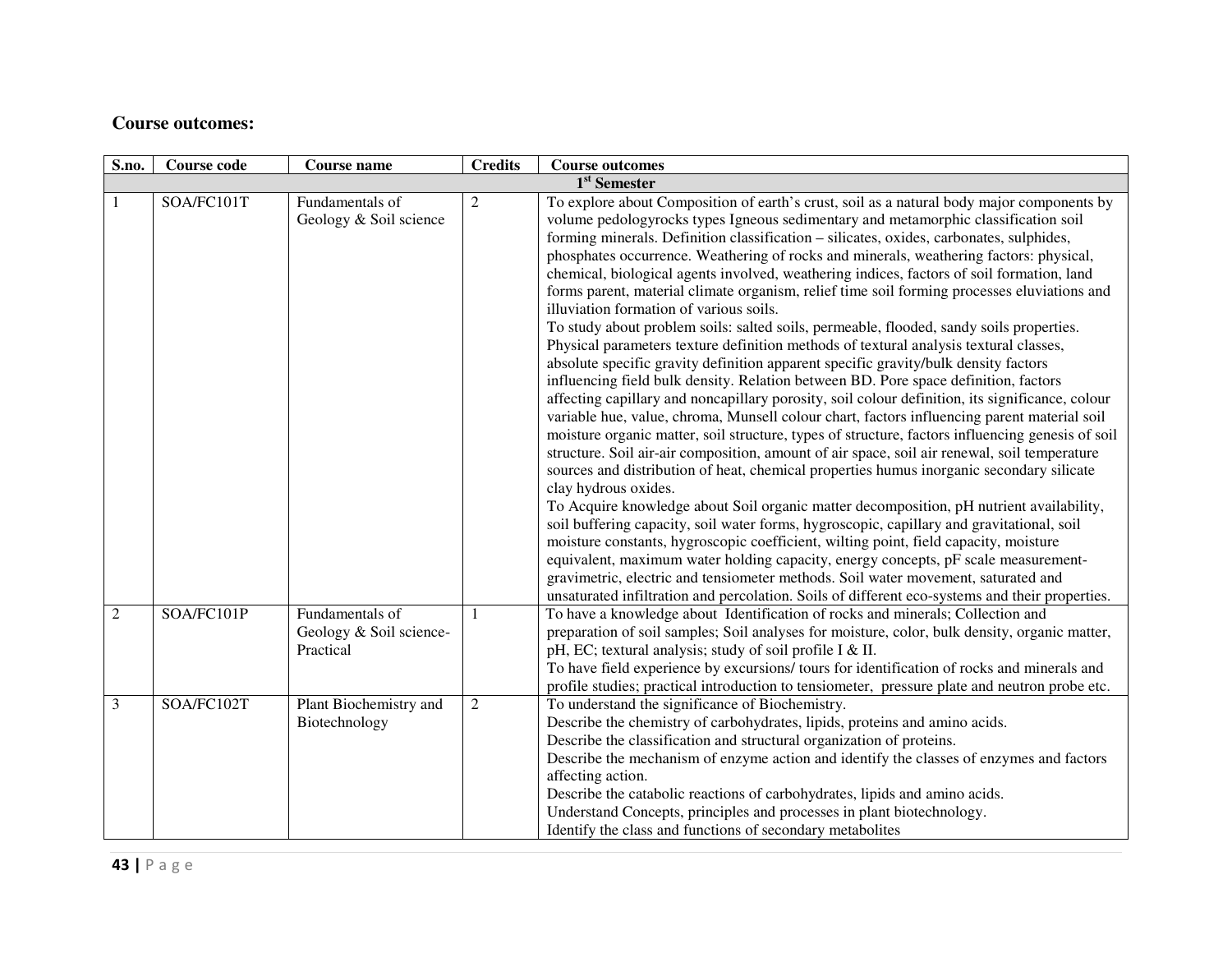| $\overline{4}$ | SOA/FC102P    | Plant Biochemistry and         | $\mathbf{1}$   | Students will be able to assay the compound qualitatively or quantitatively                                             |
|----------------|---------------|--------------------------------|----------------|-------------------------------------------------------------------------------------------------------------------------|
|                |               | <b>Biotechnology-Practical</b> |                | Determination of unknown compound.                                                                                      |
|                |               |                                |                | Develop skills for application of tissue culture techniques in tree improvement.                                        |
|                |               |                                |                | To get knowledge about the plant tissue culture.                                                                        |
| 5              | SOA/FC103T    | Principles of Plant            | $\overline{2}$ | To know about the metabolic activity and life, cycle of the plant from germination through                              |
|                |               | Physiology                     |                | growth and development.                                                                                                 |
|                |               |                                |                | To know importance and scope of plant physiology.                                                                       |
|                |               |                                |                | To understand the plants and plant cells in relation to water-osmosis, imbibitions, diffusion                           |
|                |               |                                |                | and water potential and the movement of sap and absorption of water in plant body,                                      |
|                |               |                                |                | structure and function of stomata, opening and closing of stomata, different types of                                   |
|                |               |                                |                | stresses- water, cold, heat, plant nutrition and essentiality and mechanism of absorption.                              |
|                |               |                                |                | To understand the process of photosynthesis particular light and dark reaction, respiration                             |
|                |               |                                |                | particular emphasis on aerobic and anaerobic respiration, photo-hormones.                                               |
| 6              | SOA/FC103P    | Principles of Plant            |                | To learn about measurement of water potential by osmosis and plasmolysis method.                                        |
|                |               | Physiology-Practical           |                | To demonstrate the rate of transpiration by using Potometer.                                                            |
|                |               |                                |                | To learn demonstrate the importance of photosynthesis by the help of wilmonnt bubbler                                   |
|                |               |                                |                | and inverted funnel exp.                                                                                                |
|                |               |                                |                | To study plant movement by the help of clinostat.                                                                       |
|                |               |                                |                | To study separation of leaf pigments by paper strip chromatography.                                                     |
|                |               |                                |                | To study structure of stomata and role of stomata in transpiration by using four leaves exp.                            |
| 7              | SOA/FC104T    | Statistics & Computer          | $\overline{c}$ | Statistics: Basic Statistical concept.                                                                                  |
|                |               |                                |                |                                                                                                                         |
|                |               | Application                    |                | Average and measures of location, mean, mode, median, geometric mean, harmonic mean,                                    |
|                |               |                                |                | percentiles and quadrilles, for raw and grouped data.                                                                   |
|                |               |                                |                | Dispersion: Range, standard deviation, variance, coefficient of variation for raw and                                   |
|                |               |                                |                | grouped data.                                                                                                           |
|                |               |                                |                | Probability concepts.                                                                                                   |
|                |               |                                |                | Correlation & Regression.                                                                                               |
|                |               |                                |                | Test of significance.                                                                                                   |
|                |               |                                |                | <b>Computer Application:</b>                                                                                            |
|                |               |                                |                | Introduction to computers and personal computers given.                                                                 |
|                |               |                                |                | Basic concepts of hardware and software discussed.                                                                      |
|                |               |                                |                | Input and output devices demonstrated.                                                                                  |
|                |               |                                |                | Operating system and its importance elaborated.                                                                         |
|                |               |                                |                | Exposure to MS Office, MS word, MS PowerPoint and MS Excel have been provided.                                          |
| 8              | SOA/FC104P    | Statistics & Computer          | 1              | As per the SOA/FC104T                                                                                                   |
|                |               | <b>Application-Practical</b>   |                | Practical case studies on MS Office practiced.                                                                          |
| 9              | SOA/FAECC101T | <b>Structural Grammer and</b>  | $\mathbf{1}$   | Introduction to word classes; structure of the verb in English.                                                         |
|                |               | Spoken English                 |                | Uses of tenses. Study of voice. Use of conjunctions and prepositions.                                                   |
|                |               |                                |                | Sentence patterns in English.<br>Spoken English: conversations of different situations in everyday life. The concept of |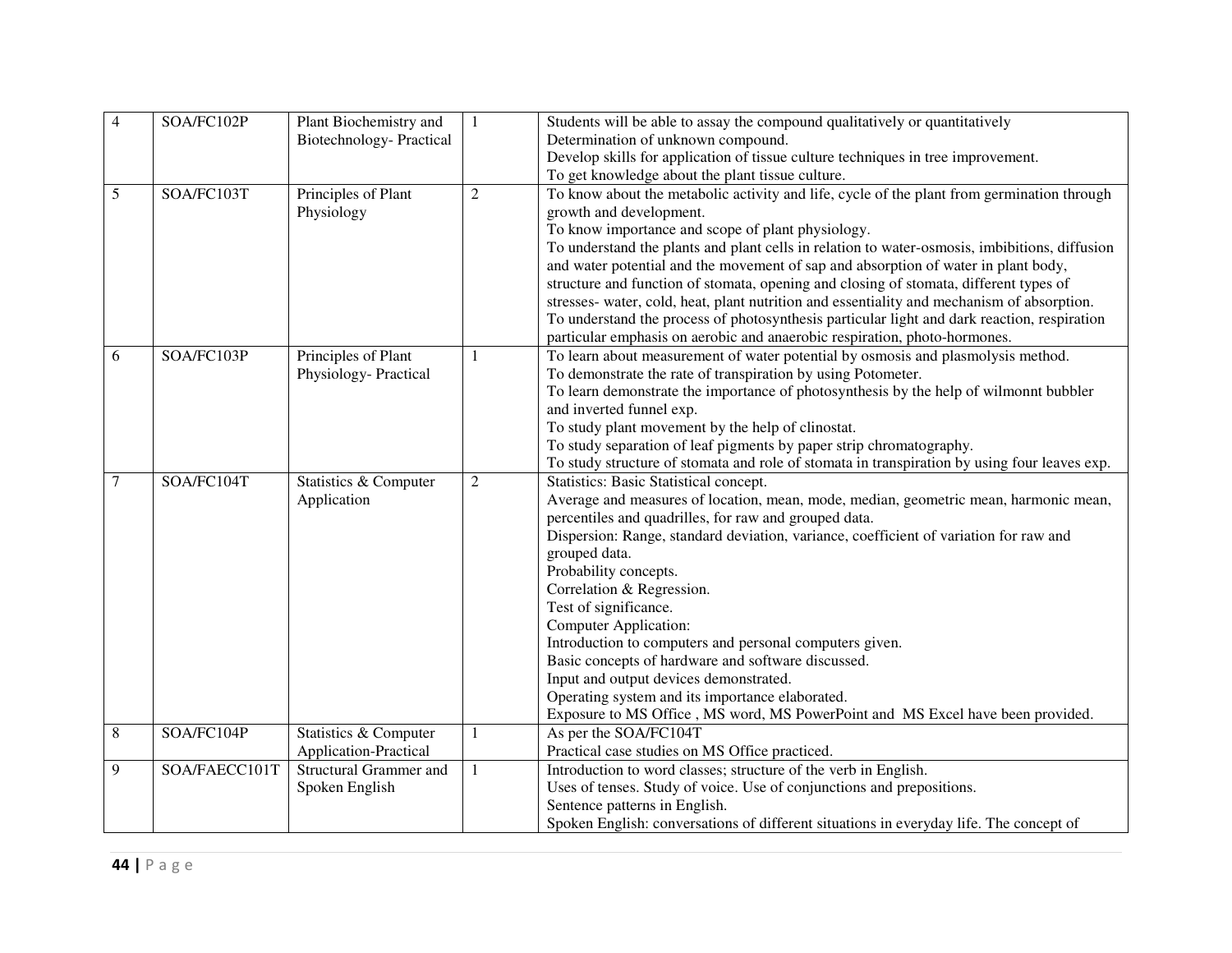|    |                          |                                                                         |   | stress, stress shift in words and sentences.                                                                                                                                                                                                                                                                                                                                                                                                                                                                                                                                                                                                                                                                                                                                                                              |
|----|--------------------------|-------------------------------------------------------------------------|---|---------------------------------------------------------------------------------------------------------------------------------------------------------------------------------------------------------------------------------------------------------------------------------------------------------------------------------------------------------------------------------------------------------------------------------------------------------------------------------------------------------------------------------------------------------------------------------------------------------------------------------------------------------------------------------------------------------------------------------------------------------------------------------------------------------------------------|
| 10 | SOA/FAECC101P            | Structural Grammar and<br>Spoken English-<br>Practical                  |   | As per the SOA/FC101T                                                                                                                                                                                                                                                                                                                                                                                                                                                                                                                                                                                                                                                                                                                                                                                                     |
| 11 | SOA/FE101T               | Chemistry & fertility of<br><b>Forest Soils</b>                         |   | To explore the knowledge of Chemistry & fertility of Forest Soils and their importance.<br>Scope, opportunities and constraints of soil and its chemistry.<br>Introduction to Forest soils and cultivated soils. Properties of soils under different forest<br>ecosystems. And also know the Essential nutrient elements-occurrence, availability and<br>their functions.                                                                                                                                                                                                                                                                                                                                                                                                                                                 |
| 12 | SOA/FE101P               | Chemistry & fertility of<br><b>Forest Soils-Practical</b>               | 1 | To identify and study forest soil profile and Determination of available N, P & K content of<br>soil.                                                                                                                                                                                                                                                                                                                                                                                                                                                                                                                                                                                                                                                                                                                     |
| 13 | SOA/FE103T               | <b>Introductory Botany</b>                                              |   | Introduction to Botany and general classification of plants.<br>Structure and types of plant tissues.<br>Internal Structure of Dicot and Monocot Stems, roots and leaf.<br>Significance of life cycle with special reference to alternation of generations in<br>Chlamydomonas, Rhizopus, Funaria, Adiantum, Pinus and a flowering plant.                                                                                                                                                                                                                                                                                                                                                                                                                                                                                 |
| 14 | SOA/FE103P               | <b>Introductory Botany-</b><br>Practical                                |   | Studies of permanent slides of anatomy of stem root and leaf.<br>Study of various plant parts.<br>Survey to local area to study local vegetation.                                                                                                                                                                                                                                                                                                                                                                                                                                                                                                                                                                                                                                                                         |
| 15 | SOA/FE104T               | Sericulture                                                             |   | It provides exposure to the history of sericulture development and future scopes.<br>Detailed study of mulberry and its cultivation practices in different climatic zones of<br>country.                                                                                                                                                                                                                                                                                                                                                                                                                                                                                                                                                                                                                                  |
| 16 | SOA/FE104P               | Sericulture-Practical                                                   |   | To impart practical knowledge and hands-on-training based on Course SOA/FE104T.                                                                                                                                                                                                                                                                                                                                                                                                                                                                                                                                                                                                                                                                                                                                           |
|    |                          |                                                                         |   | $2nd$ Semester                                                                                                                                                                                                                                                                                                                                                                                                                                                                                                                                                                                                                                                                                                                                                                                                            |
| 17 | SOA/FC105T<br>SOA/FC105P | Principles of<br>Hydrology, Soil-Water<br>Conservation and<br>wasteland | 2 | Students know basic terms used in hydrology.<br>Students comprehend the hydrologic cycle and related major water quantity and quality<br>challenges and their relevance to human health and well-being, ecosystems, and the food<br>supply.<br>Students understand the role of hydrology, water resources management.<br>Students understand the principle of water flow in the nature.<br>Students understand the structure and activities of various types of aquifers.<br>Students know basic methods for measuring and analysing hydrologic parameters.<br>Students understand the importance of water sources and know how to adequately protect<br>them.<br>Students understand the importance of soil and know how to conserve that.<br>Students understand the concept of Wasteland and reclamation of wasteland. |
| 18 |                          | Principles of Hydrology,<br>Soil-Water<br>Conservation and              |   | To impart practical knowledge and hands-on-training based on Course SOA/FC105T.                                                                                                                                                                                                                                                                                                                                                                                                                                                                                                                                                                                                                                                                                                                                           |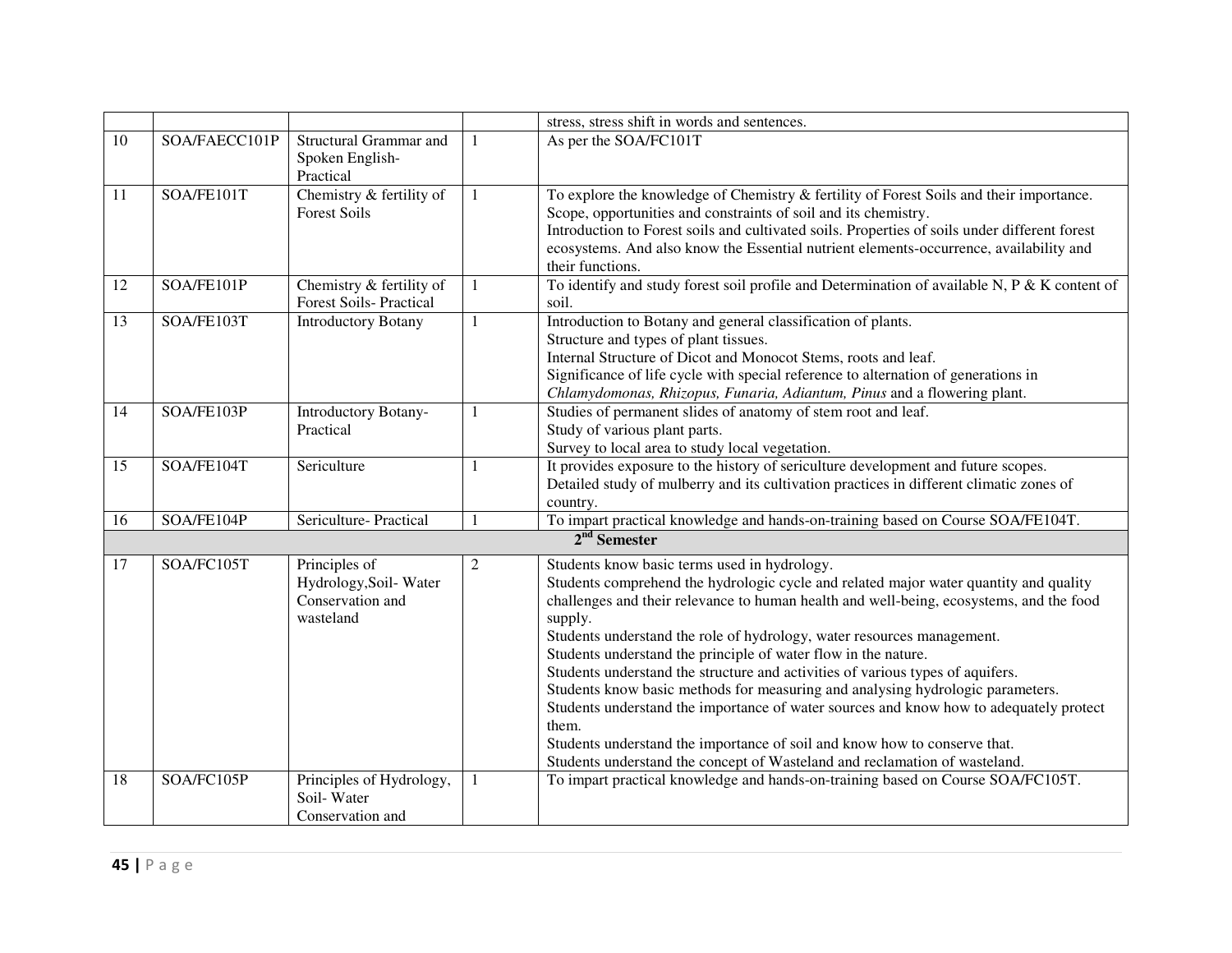|    |               | wasteland-Practical                               |                |                                                                                                                                                                                                                                                                                                                                                                                                                                                                                                                                                                                                                                                                                                                                                                                                                         |
|----|---------------|---------------------------------------------------|----------------|-------------------------------------------------------------------------------------------------------------------------------------------------------------------------------------------------------------------------------------------------------------------------------------------------------------------------------------------------------------------------------------------------------------------------------------------------------------------------------------------------------------------------------------------------------------------------------------------------------------------------------------------------------------------------------------------------------------------------------------------------------------------------------------------------------------------------|
| 19 | SOA/FC106T    | Principles of Cytology<br>and Genetics            | $\overline{c}$ | History of genetics and hypothesis-theories.<br>Physical basis of heredity, cell reproduction mitosis-meiosis and their significance.<br>Gametogenesis and syngamy in plants.<br>Mendel's principles of heredity, deviation from Mendelian inhritance, Chromosome theory<br>of inheritance, gene interaction: modification of monohybrid and dihybrid ratios. Multiple<br>alleles, quantitative inheritance, linkage and crossing over, sex determination - theories, sex<br>linked inheritance and characters.<br>Cytoplasmic inheritance and maternal effects. Chemical basis of heredity:<br>Structure of DNA and its replication. Evidences to prove DNA as genetic material.<br>Mutation and its classification.<br>Chromosomal aberrations: Changes in chromosome structure and number                            |
| 20 | SOA/FC106P    | Principles of Cytology<br>and Genetics-Practical  | 1              | As per the SOA/FC106T                                                                                                                                                                                                                                                                                                                                                                                                                                                                                                                                                                                                                                                                                                                                                                                                   |
| 21 | SOA/FC107T    | Ethnobotany                                       | $\overline{2}$ | Traditional ecological knowledge of wild plant to the society.<br>To communicate and describes the healing uses of local plants.<br>To experience the cultural contact of the healing and food local food production process.<br>To describes and observe the use and role and importance of psycho active plant within<br>their traditional contact.<br>To identify local plants and scientific names and mythology of syllabus related families.<br>Bring out the relevance of ethnobotany in the present context.<br>Know about the major and minor ethnic groups or Tribal's of India, and their lifestyles.<br>Learn about the methodology of Ethnobotanical studies.<br>Gain knowledge on the role of role of ethnobotany in modern medicine.<br>Get awareness on the conservation practices of medicinal plants. |
| 22 | SOA/FC107P    | Ethnobotany-Practical                             | $\mathbf{1}$   | To learn about traditional local plants used as traditional medicine, as food, as fodder, as<br>fiber etc. by local people.<br>To visit various local places to collect information regarding traditional uses of plants.<br>To study about identification of plants associated with mentioned families in syllabus.<br>To study mythology of some common local plants.                                                                                                                                                                                                                                                                                                                                                                                                                                                 |
| 23 | SOA/FC108T    | Medicinal and Aromatic<br>Plants                  | 2              | To excel the knowledge of Medicinal and aromatic plants and their importance. Scope,<br>opportunities and constraints of medicinal and aromatic plants. Origin, importance,<br>distribution, production, climate, soil, water, plant protection, harvesting and use of<br>important medicinal and aromatic plants. Endangered medicinal and aromatic plants of<br>India and their conservation.                                                                                                                                                                                                                                                                                                                                                                                                                         |
| 24 | SOA/FC108P    | Medicinal and Aromatic<br><b>Plants-Practical</b> | 1              | To identify different types of plants including tree, shrub and herbs in surrounding forest<br>areas. Different processing methods of medicinal and aromatic plant products through<br>industrial/ institute visits.                                                                                                                                                                                                                                                                                                                                                                                                                                                                                                                                                                                                    |
| 25 | SOA/FC109P    | Technique / field tour                            |                | Field tours to study the forestry field techniques.                                                                                                                                                                                                                                                                                                                                                                                                                                                                                                                                                                                                                                                                                                                                                                     |
| 26 | SOA/FAECC102T | <b>Environmental Science</b>                      |                | Environment: introduction, definition and importance.                                                                                                                                                                                                                                                                                                                                                                                                                                                                                                                                                                                                                                                                                                                                                                   |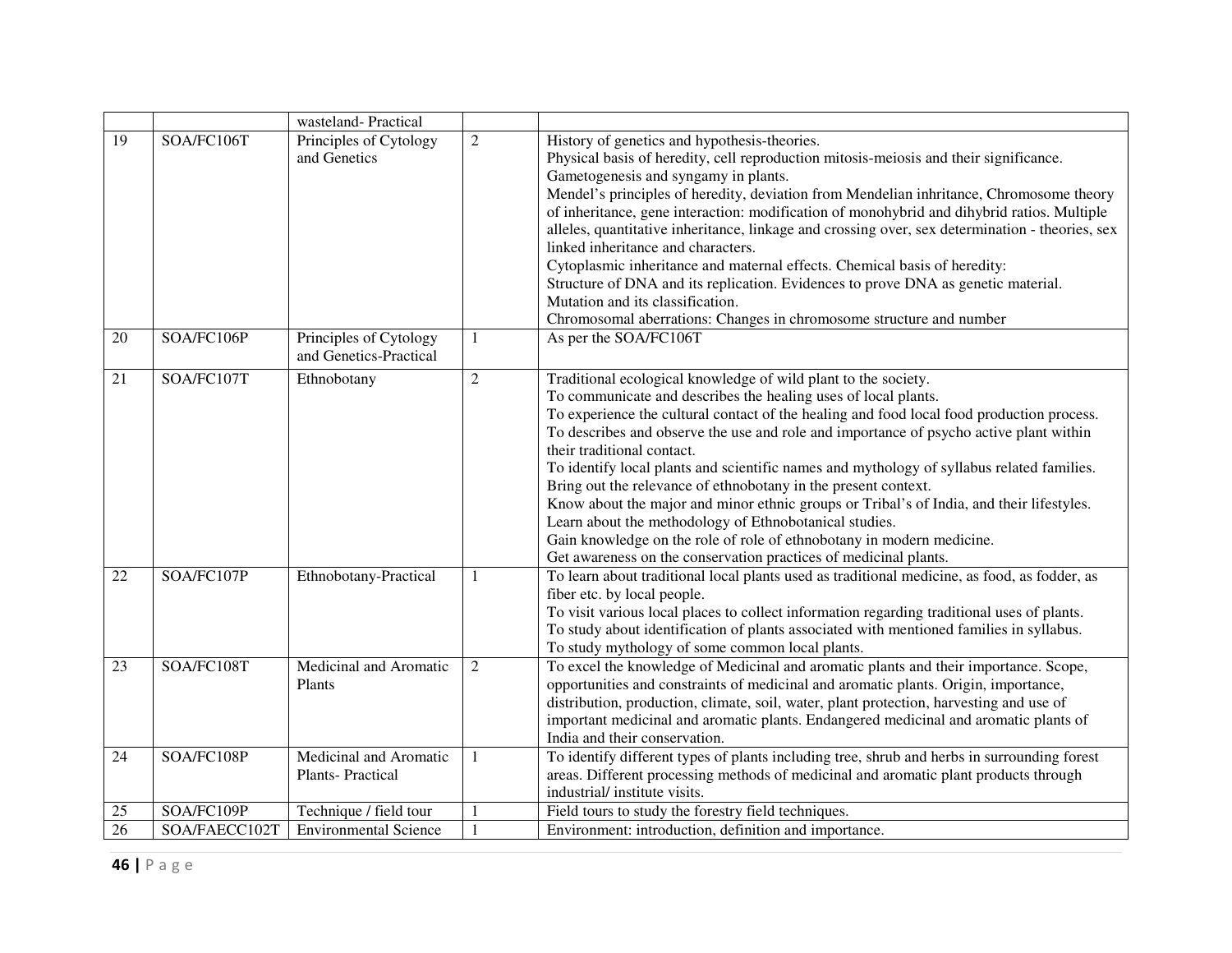|                 |               |                                            |   | Components of environment -interactions with organisms. Global and Indian environment -                                     |
|-----------------|---------------|--------------------------------------------|---|-----------------------------------------------------------------------------------------------------------------------------|
|                 |               |                                            |   | past and present status.                                                                                                    |
|                 |               |                                            |   | Environmental pollution and pollutants.                                                                                     |
|                 |               |                                            |   | Smog, acid rain, global warming, ozone hole, eutrophication, sewage and hazardous waste                                     |
|                 |               |                                            |   | management.                                                                                                                 |
|                 |               |                                            |   | Impact of different pollutions on humans, organisms and environment.                                                        |
|                 |               |                                            |   | Introduction to biological magnification of toxins.                                                                         |
|                 |               |                                            |   | Deforestation - forms and causes relation to environment.                                                                   |
|                 |               |                                            |   | Prevention and control of pollution - technological and sociological measures and solutions<br>- Indian and global efforts. |
|                 |               |                                            |   | India, international and voluntary agencies for environmental conservation - mandates and                                   |
|                 |               |                                            |   | activities.                                                                                                                 |
|                 |               |                                            |   | International conventions and summits - major achievements.                                                                 |
|                 |               |                                            |   | Environmental policy and legislation in India.                                                                              |
|                 |               |                                            |   | Introduction to environmental impact assessment. Causes of environmental degradation -                                      |
|                 |               |                                            |   | socio-economic factors.                                                                                                     |
|                 |               |                                            |   | Human population growth and lifestyle.                                                                                      |
| $\overline{27}$ | SOA/FAECC102P | <b>Environmental Science-</b><br>Practical |   | As per paper SOA/FAECC102P                                                                                                  |
| 28              | SOA/FE105T    | Fundamental of                             | 1 | To explore about of extension forestry can be expressions of the end towards which our                                      |
|                 |               | <b>Extension Education</b>                 |   | efforts are directed. And also with the help of extension education is the development of the                               |
|                 |               |                                            |   | rural people, and also to improve all aspects rural people lives within the framework of the                                |
|                 |               |                                            |   | national development policies and people's need for development.                                                            |
| 29              | SOA/FE105P    | Fundamental of                             |   | To learn about the structure, functions, linkages and extension programmes of ICFRE                                         |
|                 |               | Extension                                  |   | institutes/voluntary organizations/ Mahila Mandal, Village Panchayat, State Dept. of                                        |
|                 |               |                                            |   | Forests/All India Radio (AIR).                                                                                              |
| 30              | SOA/FE106T    | Fundamentals of                            | 1 | To study the Economic importance and classification of horticultural crops.                                                 |
|                 |               | Horticulture                               |   | To learn about the nutritive value of fruits and vegetables.                                                                |
|                 |               |                                            |   | To learn about the area and production of horticultural crops.                                                              |
|                 |               |                                            |   | To understand about the exports and imports of horticultural crops.                                                         |
|                 |               |                                            |   | To learn about fruit and vegetable zones of India and of different states.                                                  |
|                 |               |                                            |   | To understand the nursery management practices, soil and climate.                                                           |
|                 |               |                                            |   | To gain knowledge about vegetable gardens, nutrition and kitchen garden and other types                                     |
|                 |               |                                            |   | of gardens.                                                                                                                 |
|                 |               |                                            |   | To understand the principles, planning and layout.                                                                          |
|                 |               |                                            |   | To learn about the management of orchards.                                                                                  |
|                 |               |                                            |   | To understand the planting systems and planting densities.                                                                  |
|                 |               |                                            |   | To gain knowledge about production and practices for fruit, vegetables and floriculture                                     |
|                 |               |                                            |   | crops.                                                                                                                      |
|                 |               |                                            |   | To gain knowledge about nursery techniques and their management.                                                            |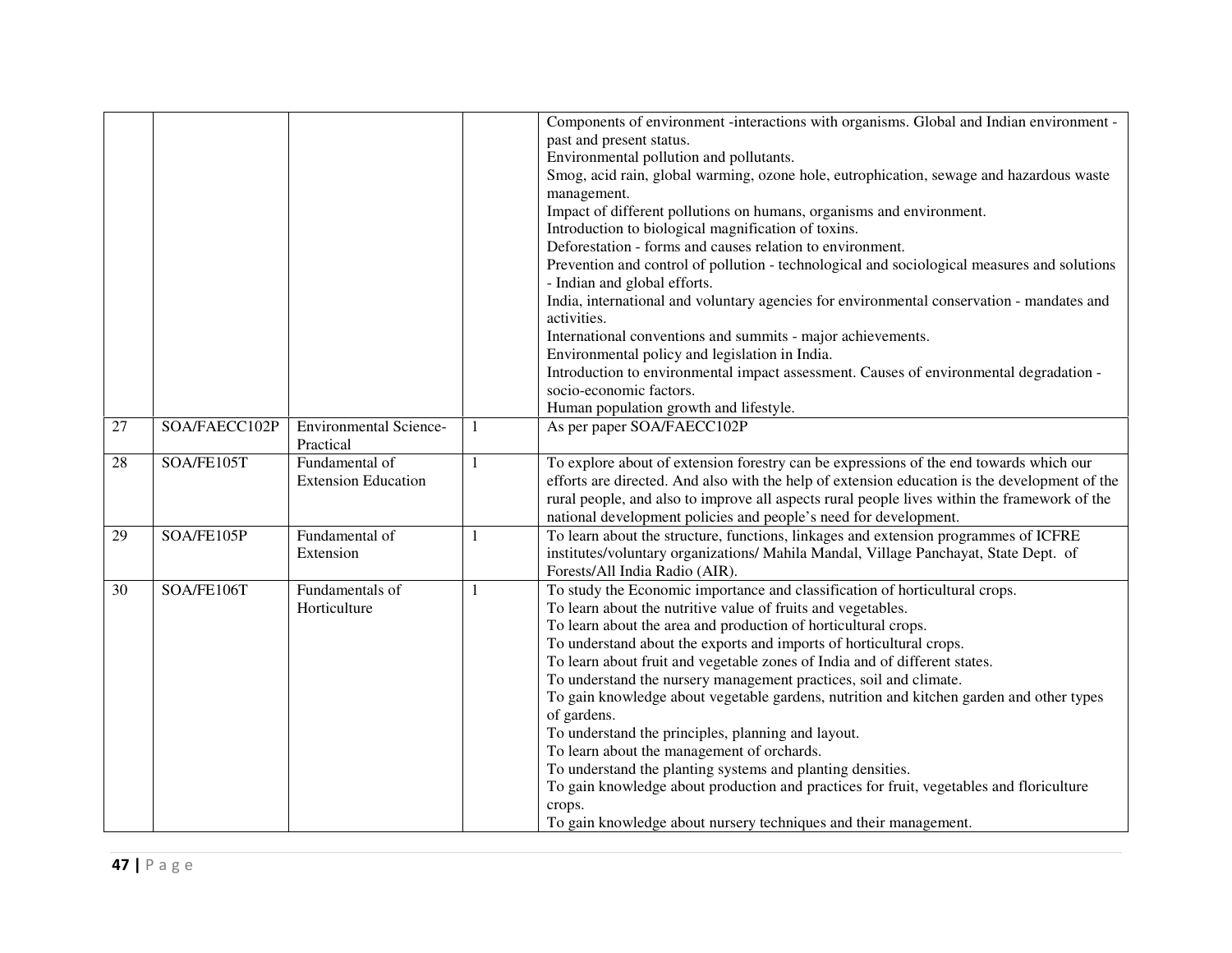|    |            |                                           |                | To understand the principles and methods of pruning and training of fruit crops.<br>To learn about the types and use of growth regulators in horticulture.<br>To learn about water management, weed management and fertility management in<br>horticultural crops.                                                                                                                                                                                                                                                                                                                                                                                                                                                                                                                                                                                                                                                                                                                                                                                                                                                                        |
|----|------------|-------------------------------------------|----------------|-------------------------------------------------------------------------------------------------------------------------------------------------------------------------------------------------------------------------------------------------------------------------------------------------------------------------------------------------------------------------------------------------------------------------------------------------------------------------------------------------------------------------------------------------------------------------------------------------------------------------------------------------------------------------------------------------------------------------------------------------------------------------------------------------------------------------------------------------------------------------------------------------------------------------------------------------------------------------------------------------------------------------------------------------------------------------------------------------------------------------------------------|
|    |            |                                           |                | To study about bearing habit and factors influencing fruitfulness and unfruitfulness.<br>To learn about the rejuvenation of old orchards, top working, frame working.<br>To understand about the principles of organic farming                                                                                                                                                                                                                                                                                                                                                                                                                                                                                                                                                                                                                                                                                                                                                                                                                                                                                                            |
| 31 | SOA/FE106P | Fundamentals of<br>Horticulture-Practical |                | To impart practical knowledge and hands-on-training based on Course SOA/FC106T                                                                                                                                                                                                                                                                                                                                                                                                                                                                                                                                                                                                                                                                                                                                                                                                                                                                                                                                                                                                                                                            |
| 32 | SOA/FE107T | Agrometeorology                           |                | Students understand the role of meteorology for crop production.<br>Students understand concepts of Weather & Climate and their significance for atmosphere.<br>Students get the knowledge of different type of clouds.<br>Students understand the science behind formation of cyclones and anticyclones.<br>Students comprehend effect of Solar radiation on plant growth.<br>Students know the concept of agroclimatic zones.<br>Students get to know about global warming and impact on climate change.<br>Students get to know the use of remote sensing in Agrometeorology.                                                                                                                                                                                                                                                                                                                                                                                                                                                                                                                                                          |
| 33 | SOA/FE107P | Agrometeorology-<br>Practical             |                | To impart practical knowledge and hands-on-training based on Course SOA/FC107T                                                                                                                                                                                                                                                                                                                                                                                                                                                                                                                                                                                                                                                                                                                                                                                                                                                                                                                                                                                                                                                            |
|    |            |                                           |                | 3 <sup>rd</sup> Semester                                                                                                                                                                                                                                                                                                                                                                                                                                                                                                                                                                                                                                                                                                                                                                                                                                                                                                                                                                                                                                                                                                                  |
| 34 | SOA/FC110T | Logging and<br>Ergonomics<br>Logging and  | $\overline{c}$ | To learn about and scope of logging, study of logging plan and execution.<br>Study of Location and demarcation of the area for logging and estimation of produce<br>available for extraction.<br>Study of Implements used in logging operation-traditional and improved tools.<br>Study of Felling rules and methods. Conversion.<br>Study about various means of transport of timber- carts, dragging, skidding, overhead<br>transport, ropeways, and skylines.<br>Transport by road and railways. Transport by water-floating, rafting and concept of booms.<br>Study of Grading and Storage of timber in the depots for display and disposal. Timber<br>Depots- types, lay out and management.<br>Study of Systems of disposal of timber.<br>Study of Ergonomics, components and provision of energy.<br>Requirement of energy and rest periods. Effect of heavy work, posture, weather and<br>nutrition.<br>Study of Personal protective equipments, safety helmets, ear and eye protections.<br>Accidents: causes, safety rules and first aids.<br>Field study of Survey and demarcation of area intended for logging and listing of |
| 35 | SOA/FC110P |                                           |                |                                                                                                                                                                                                                                                                                                                                                                                                                                                                                                                                                                                                                                                                                                                                                                                                                                                                                                                                                                                                                                                                                                                                           |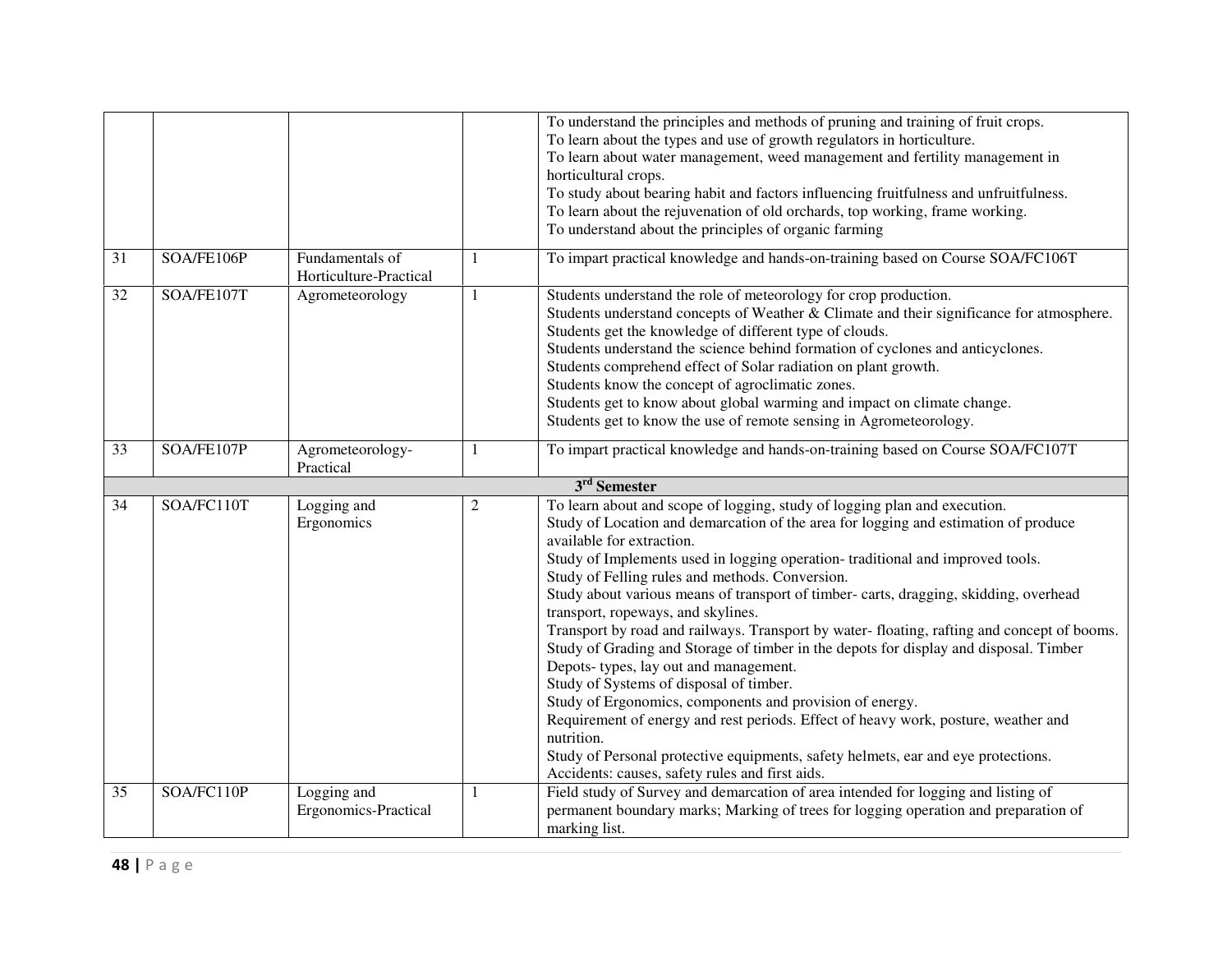|    |            |                                           |                | Study of Equipments and tools used in logging operations and their uses.                                |
|----|------------|-------------------------------------------|----------------|---------------------------------------------------------------------------------------------------------|
|    |            |                                           |                | Study of Planning and execution of different logging operation in a phase wise manner;                  |
|    |            |                                           |                | Study of Application of felling rules in the forests for felling of standing trees at different         |
|    |            |                                           |                | localities.                                                                                             |
|    |            |                                           |                | Study of Instructions regarding maintenance of various records and registers in logging                 |
|    |            |                                           |                | operations.                                                                                             |
|    |            |                                           |                | Study of Conversion of felled trees into logs, poles, firewood, pulpwood etc.                           |
|    |            |                                           |                | Measurement of logs, poles and firewood in forests and maintenance of records in relevant               |
|    |            |                                           |                | registers.                                                                                              |
|    |            |                                           |                | Minor and other types of transport practicable at felling sites;                                        |
|    |            |                                           |                | Study of Final transport, information regarding transit permits for various types of forest<br>produce; |
|    |            |                                           |                | Visit to local dumping yard (timber depot) to trace the logs delivered from different forest            |
|    |            |                                           |                | sites;                                                                                                  |
|    |            |                                           |                | Study of Sorting of logs, poles and firewood in the depots according to species, quality,               |
|    |            |                                           |                | length and girth classes; Study of Stacking and stock checking of different logs, poles and             |
|    |            |                                           |                | firewood in the depots so as to confirm that all the converted materials in the forests have            |
|    |            |                                           |                | reached their destination.                                                                              |
|    |            |                                           |                | Study of Recording of the lots for auction sale. Final disposal of the material; Visit during           |
|    |            |                                           |                | the auction sale in the government timber depots;                                                       |
|    |            |                                           |                | Study of Preparation of ergonomic check lists.                                                          |
| 36 | SOA/FC111T | Soil Survey, Remote                       | 2              | Scope and objective; soil survey, sampling methods; planning, inventory, permanent                      |
|    |            | Sensing                                   |                | sample plots; sample size allocation, landuse classes and planning.                                     |
|    |            |                                           |                | Soil survey – classification–aerial photography–satellite–their interpretation, land-                   |
|    |            |                                           |                | capability-classification.                                                                              |
|    |            |                                           |                | Aerial photography and remote sensing-definition, meaning, scope, merits and brief history.             |
|    |            |                                           |                | Electromagnetic spectrum; radiations, differential reflections by surfaces, active and                  |
|    |            |                                           |                | passive remote sensing, earth observation satellites. Equipment and materials-aerial bases,             |
|    |            |                                           |                | cameras, filters, stereoscopes, computers, radars.                                                      |
|    |            |                                           |                | Photogrammetry: Vertical and oblique photography. Photographs and images, scales,                       |
|    |            |                                           |                | resolution, photo interpretation, photogrammetry, image analysis, mapping.                              |
|    |            |                                           |                | Agencies involved in remote sensing and acquiring information from them.                                |
|    |            |                                           |                | Remote sensing; principles, uses in forestry, vegetation / cover classification and mapping,            |
|    |            |                                           |                | species identification, height and volume – estimation. Identification of tree species and              |
|    |            |                                           |                | their form stand delineation.                                                                           |
|    |            |                                           |                | Interpretation of land forms and soils; use of micro-level survey of farm forests, large scale          |
|    |            |                                           |                | photos in forest inventory, site selection. Imagery and image analysis - video satellite,               |
|    |            |                                           |                | computer and radars. Geographic Information systems- Computer softwares used.                           |
| 37 | SOA/FC111P | Soil Survey, Remote<br>Sensing -Practical |                | To impart practical knowledge and hands-on-training based on Course SOA/FC111T                          |
| 38 | SOA/FC112T | <b>Forest Mensuration</b>                 | $\overline{c}$ | To understand different techniques to calculate parameters of tree like diameter, girth, age            |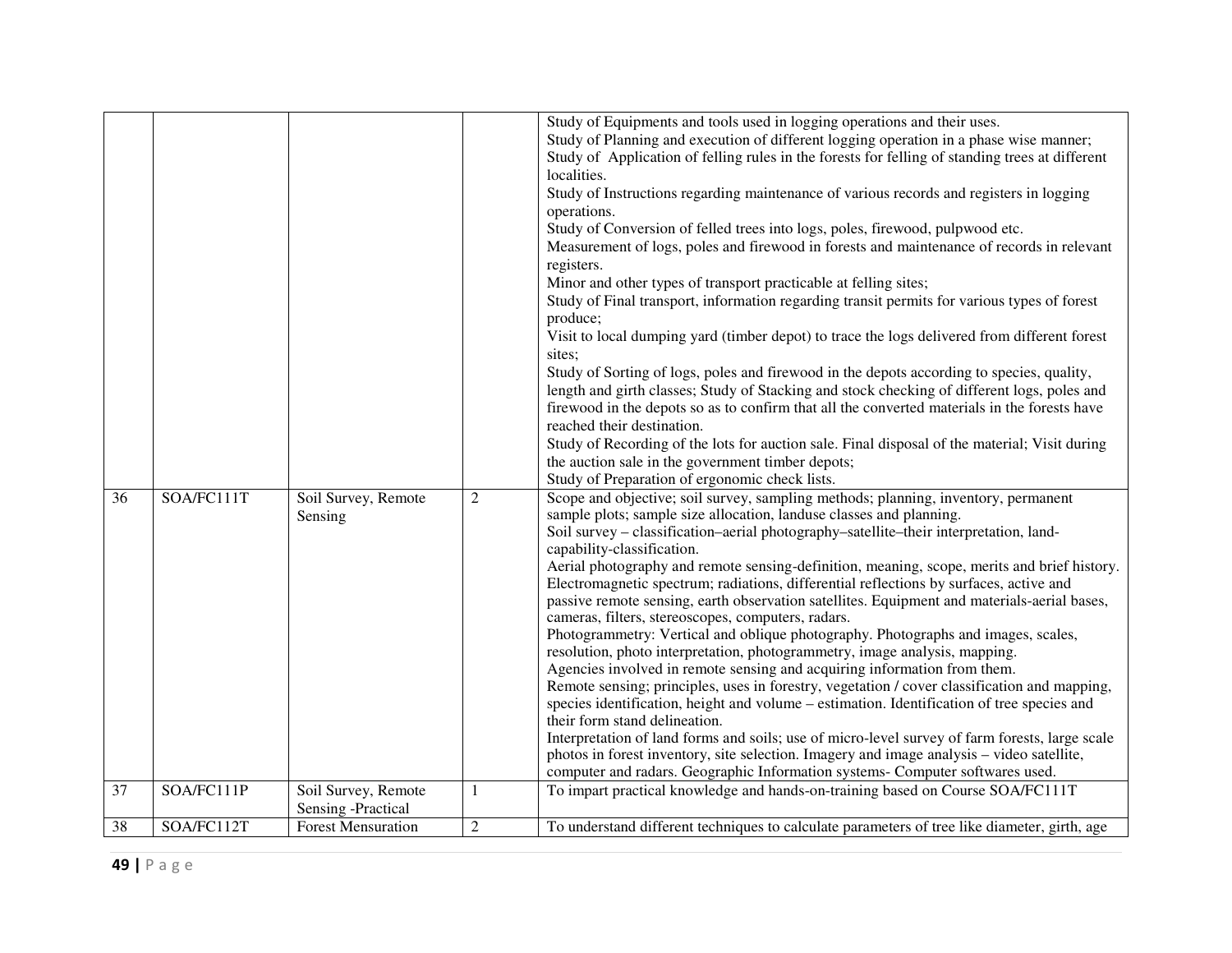| 39<br>40<br>41 | SOA/FC112P<br>SOA/FC113T<br>SOA/FC113P | <b>Forest Mensuration-</b><br>Practical<br>Forest Engineering &<br>Survey<br>Forest Engineering & | $\mathbf{1}$<br>$\overline{2}$<br>$\mathbf{1}$ | etc;<br>Understanding and use of instruments used in forest mensuration.<br>To prepare volume table concept of forest inventory and sampling techniques.<br>Application of Remote Sensing<br>To impart practical knowledge and hands-on-training based on Course SOA/FC112T<br>Basic knowledge of types of survey and related instruments.<br>Concept and design of forest roads and building materials.<br>Design of bridges.<br>To impart practical knowledge and hands-on-training based on Course SOA/FC113T                                                                                                                                                                                                                                                                                                                                                                                                                                                                                                                                                                                                                                                                                                                                                                                                                                                     |
|----------------|----------------------------------------|---------------------------------------------------------------------------------------------------|------------------------------------------------|----------------------------------------------------------------------------------------------------------------------------------------------------------------------------------------------------------------------------------------------------------------------------------------------------------------------------------------------------------------------------------------------------------------------------------------------------------------------------------------------------------------------------------------------------------------------------------------------------------------------------------------------------------------------------------------------------------------------------------------------------------------------------------------------------------------------------------------------------------------------------------------------------------------------------------------------------------------------------------------------------------------------------------------------------------------------------------------------------------------------------------------------------------------------------------------------------------------------------------------------------------------------------------------------------------------------------------------------------------------------|
|                |                                        | Survey-Practical                                                                                  |                                                |                                                                                                                                                                                                                                                                                                                                                                                                                                                                                                                                                                                                                                                                                                                                                                                                                                                                                                                                                                                                                                                                                                                                                                                                                                                                                                                                                                      |
| 42             | SOA/FC114P                             | Technique / field tour                                                                            | $\mathbf{1}$                                   | Field tours to study the forestry field techniques.                                                                                                                                                                                                                                                                                                                                                                                                                                                                                                                                                                                                                                                                                                                                                                                                                                                                                                                                                                                                                                                                                                                                                                                                                                                                                                                  |
| 43             | SOA/FSEC101T                           | Tree Seed Technology                                                                              | $\mathbf{1}$                                   | To learn about Seed and its importance. Study of Role of seed technology in nursery stock<br>production.<br>Study of Production of quality seed, identification of seed collection areas-seed orchards -<br>maintenance of genetic purity-isolation and rouging, seed study of source (provenance and<br>stands). Study of Selection of seed tree (genotypic and phenotypic selection), plus tree<br>(pure stands, elite seed tree, isolated tree and their location).<br>Study of Seed Collection - Planning and Organization, Collection methods, Factors<br>affecting seed collection,<br>Study of Seed maturity and tests. Seed Study of processing - Seed extraction, drying,<br>blending, cleaning, grading, treating, bagging, labeling and storage. Study of seed Storage -<br>orthodox, intermediate and recalcitrant<br>seeds, precautions of handling of recalcitrant seeds, natural longevity of tree seeds, factors<br>affecting longevity.<br>Study of Seed testing (sampling, mixing and dividing, determination of genuineness,<br>germination, moisture, purity, vigour, viability). Seed Study of seed dormancy,<br>classification and breaking of seed dormancy.<br>Study of Different viability and vigour tests, seed pelleting, seed health. Classes of tree<br>seeds, study of seed certification and procedures of tree seeds certification. |
| 44             | SOA/FSEC101P                           | Tree Seed Technology-<br>Practical                                                                | $\mathbf{1}$                                   | Identification of seeds of tree species; Seed<br>Study of maturity tests; Physical purity analysis;<br>Determination of seed moisture; Seed germination test; Hydrogen peroxide test;<br>Study of Tetrazolium test for viability; Seed vigour and its measurements; Identification of<br>seed dormancy and methods of breaking dormancy in tree seeds; Testing membrane<br>permeability;<br>Study of seed collection and equipments; Study of Planning of seed collection; Seed<br>collection; Seed extraction;<br>Visit to seed production area and seed orchard;                                                                                                                                                                                                                                                                                                                                                                                                                                                                                                                                                                                                                                                                                                                                                                                                   |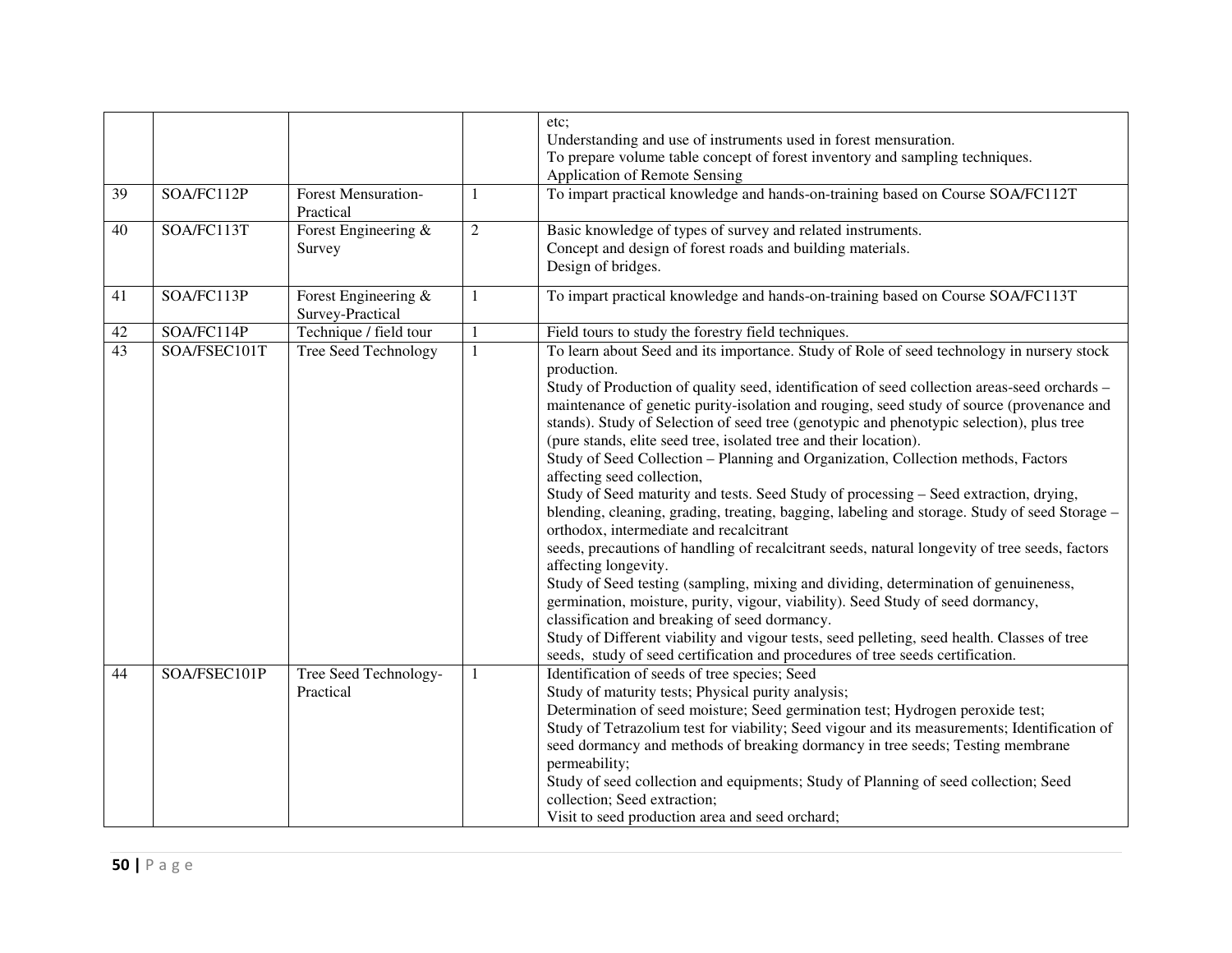|    |            |                                             |                | Visit to seed processing unit/testing laboratory;                                                                                                                                                                                                                                                                                                                                                                                                                                                                                                                                                                                                                                                                                                                                                                                                                                                                                                                                                                                                                              |
|----|------------|---------------------------------------------|----------------|--------------------------------------------------------------------------------------------------------------------------------------------------------------------------------------------------------------------------------------------------------------------------------------------------------------------------------------------------------------------------------------------------------------------------------------------------------------------------------------------------------------------------------------------------------------------------------------------------------------------------------------------------------------------------------------------------------------------------------------------------------------------------------------------------------------------------------------------------------------------------------------------------------------------------------------------------------------------------------------------------------------------------------------------------------------------------------|
|    |            |                                             |                | Study of seed sampling equipments.                                                                                                                                                                                                                                                                                                                                                                                                                                                                                                                                                                                                                                                                                                                                                                                                                                                                                                                                                                                                                                             |
| 45 | SOA/FE109T | Wood Anatomy                                | 1              | To explore the anatomical studies of tree including monocot and dicot. Plant cell and tissue<br>and types. Stem root and leaf anatomical studies. Mechanism of secondary growth and its<br>importance. Early wood and late wood formation. Sapwood and heart wood and abnormal<br>secondary growth in plants. Micro- and macro properties of wood.                                                                                                                                                                                                                                                                                                                                                                                                                                                                                                                                                                                                                                                                                                                             |
| 46 | SOA/FE109P | Wood Anatomy-<br>Practical                  | 1              | To learn Microscopic studies of meristem, simple and complex tissue. Anatomical features<br>of stem root and leaf.                                                                                                                                                                                                                                                                                                                                                                                                                                                                                                                                                                                                                                                                                                                                                                                                                                                                                                                                                             |
| 47 | SOA/FE110T | Tree Physiology                             | 1              | To learn about tree structure, growth, development, differentiation and reproduction. Plant<br>growth functions and growth kinetics, will increase their identification skill.<br>To explore about Physiological functions and processes in trees. To study the role of<br>environmental effects on growth and development.<br>To highlight the students about light use efficiency in forest species, canopy structure, plant<br>phyllotaxis and its importance in translocation. Plant light relationship. LAI, Photosynthetic<br>efficiency and respiratory losses, source sink relationship, Factors affecting photosynthesis.<br>Radiation interception. The content will definitely help the forestry students to know the<br>forest environment and conducive conditions for the same.<br>To study transport processes with special reference to long distance transport in trees and<br>its impact on plant water relations and photosynthesis. Biocides and growth regulators in<br>forest ecosystems. Senescence and abscission. Role of trees in pollution control. |
| 48 | SOA/FE110P | Tree Physiology-<br>Practical               | 1              | To study about various physiological process of tree like growth, translocation of food,<br>source and sink, effect of growth hormones and senescence in trees.                                                                                                                                                                                                                                                                                                                                                                                                                                                                                                                                                                                                                                                                                                                                                                                                                                                                                                                |
| 49 | SOA/FE111T | <b>Introductory Forest</b><br>Economics     | $\overline{2}$ | The students will be able to understand Nature and scope of economics and also its<br>relationship with other sciences.<br>The students will be able to state the various theories related to consumer behavior such as<br>equi-marginal utility, indifference curve, diminishing marginal utility.<br>The students will be able to define law of demand and understand the concept of price,<br>income and cross elasticity's.<br>The students will be able to explain factors of production i.e. land, labour, capital and<br>enterprise.<br>The students will be able to describe Law of diminishing marginal returns.<br>The students will be able to explain the Law of supply.<br>The students will be able to explain the theories of rent, wage, interest and profit.<br>The students will be able to understand the concepts of Price determination and forecasting<br>under various market structures.<br>The students will be able to understand the concepts of National Income.<br>The students will be able to describe the concept and types of inflation.      |
|    |            |                                             |                | 4 <sup>th</sup> Semester                                                                                                                                                                                                                                                                                                                                                                                                                                                                                                                                                                                                                                                                                                                                                                                                                                                                                                                                                                                                                                                       |
| 50 | SOA/FC115T | Principles and Practices<br>of Silviculture | $\mathbf{2}$   | To learn about forestry and silviculture by studying definition of forest and forestry.<br>Classification of forest and forestry, branches of forestry and their relationships.                                                                                                                                                                                                                                                                                                                                                                                                                                                                                                                                                                                                                                                                                                                                                                                                                                                                                                |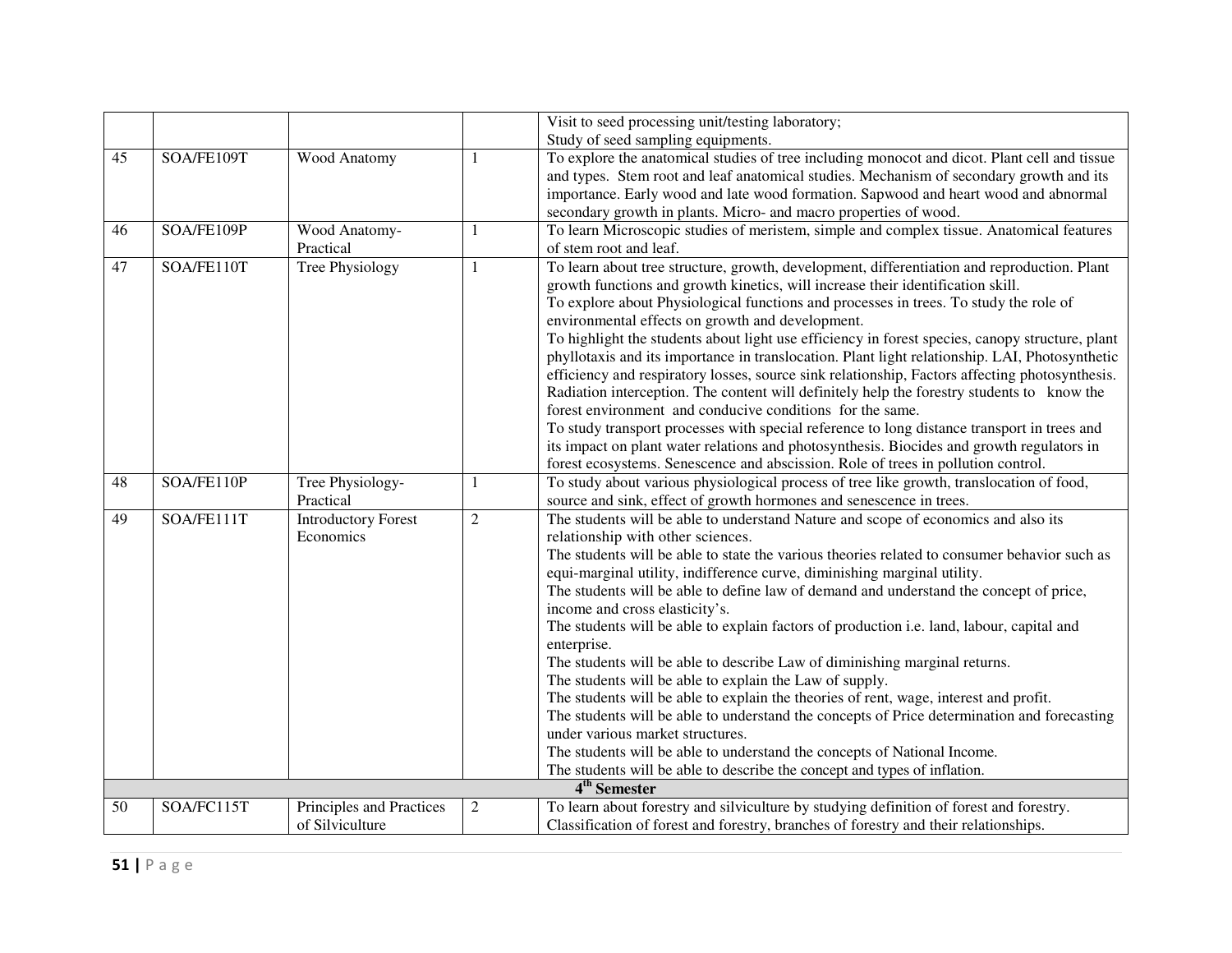|    |            |                           |                | Definition, objectives and scope of Silviculture.                                                                                                                              |
|----|------------|---------------------------|----------------|--------------------------------------------------------------------------------------------------------------------------------------------------------------------------------|
|    |            |                           |                | Status of forests in India and their role.                                                                                                                                     |
|    |            |                           |                | History of forestry development in India.                                                                                                                                      |
|    |            |                           |                | Site factors - climatic, edaphic, physiographic, biotic and their interactions. Classification                                                                                 |
|    |            |                           |                | of these factors and their influence on Forest Production.                                                                                                                     |
|    |            |                           |                | Impacts of controlled burning and grazing. Influence of forests on environment.                                                                                                |
|    |            |                           |                | To acquire knowledge about Trees and their distinguishing features. Growth and                                                                                                 |
|    |            |                           |                | development. Forest reproduction - flowering, fruiting and seeding behaviour. Natural,                                                                                         |
|    |            |                           |                | artificial and mixed regeneration. Natural regeneration - seed production, seed dispersal,                                                                                     |
|    |            |                           |                | germination and establishment. Requirement for natural regeneration.                                                                                                           |
|    |            |                           |                | Dieback in seedling with examples.                                                                                                                                             |
|    |            |                           |                | Plant succession, competition and tolerance.                                                                                                                                   |
|    |            |                           |                | Forest types of India and their distribution.                                                                                                                                  |
| 51 | SOA/FC115P | Principles and Practices  | $\mathbf{1}$   | To learn about forest composition, phenotypic characters of the trees, growth rings and                                                                                        |
|    |            | of Silviculture-Practical |                | forest succession in different forest types of Dehradun.                                                                                                                       |
| 52 | SOA/FC116T | Wood Science and          | $\overline{2}$ | To study kinds of wood and its properties as a raw material.                                                                                                                   |
|    |            | Technology                |                | To get knowledge of physical, strength, electrical, acoustic and thermal properties.                                                                                           |
|    |            |                           |                | To understand the relation between use of wood and the properties of wood.                                                                                                     |
|    |            |                           |                | To study wood-water relationship.                                                                                                                                              |
|    |            |                           |                | Detailed study of the treatments can be given to wood to increase its life for different uses.                                                                                 |
|    |            |                           |                | To study the timber classification on the basis of durability and refractory nature.                                                                                           |
|    |            |                           |                | To study the processing defects and its effect in woods utilization.                                                                                                           |
| 53 | SOA/FC116P | Wood Science and          | 1              | To impart practical knowledge and hands-on-training based on Course SOA/FC116T                                                                                                 |
|    |            | Technology-Practical      |                |                                                                                                                                                                                |
| 54 | SOA/FC117T | Silviculture of Indian    | $\overline{2}$ | Study of Origin, distribution, general description, phenology, silvicultural characters,                                                                                       |
|    |            | Trees                     |                | regeneration                                                                                                                                                                   |
|    |            |                           |                | methods, silvicultural systems and economic importance of the following conifer and broad                                                                                      |
|    |            |                           |                | leaved                                                                                                                                                                         |
|    |            |                           |                | tree species of India. Conifers: Abies pindrow, Picea smithiana, Cedrus deodara, Pinus                                                                                         |
|    |            |                           |                | roxburghii, Pinus wallichiana, P. gerardiana and Juniperus spp. Broad leaved species:                                                                                          |
|    |            |                           |                | Tectona grandis, Shorea robusta, Acacia spp., Dalbergia sissoo, D.latifolia, Quercus spp.<br>Robinia pseudoacacia, Alnus spp., Anogeissus spp., Populus spp., Eucalyptus spp., |
|    |            |                           |                | Casuarina equisetifolia, Terminalia spp., Santalum album, Swietenia mahagony, Albizzia                                                                                         |
|    |            |                           |                | spp, Prosopis spp., Pterocarpus santalinus, Azardirachta indica, Diospyros melanoxylon,                                                                                        |
|    |            |                           |                | Madhuca indica, Leucaena leucocephala and Bamboos.                                                                                                                             |
| 55 | SOA/FC117P | Silviculture of Indian    | 1              | Study of species composition in surrounding areas.                                                                                                                             |
|    |            | <b>Trees-Practical</b>    |                | Study of morphology and phenology of tree species growing in the area.                                                                                                         |
|    |            |                           |                | Study of artificial regeneration of Pines, Bamboo, Oak, Dalbergia sisoo                                                                                                        |
|    |            |                           |                | and Acacia catechu, etc.                                                                                                                                                       |
|    |            |                           |                |                                                                                                                                                                                |
|    |            |                           |                | Practicing thinning in Bamboo clumps. Study on tree responses to the abiotic and biotic                                                                                        |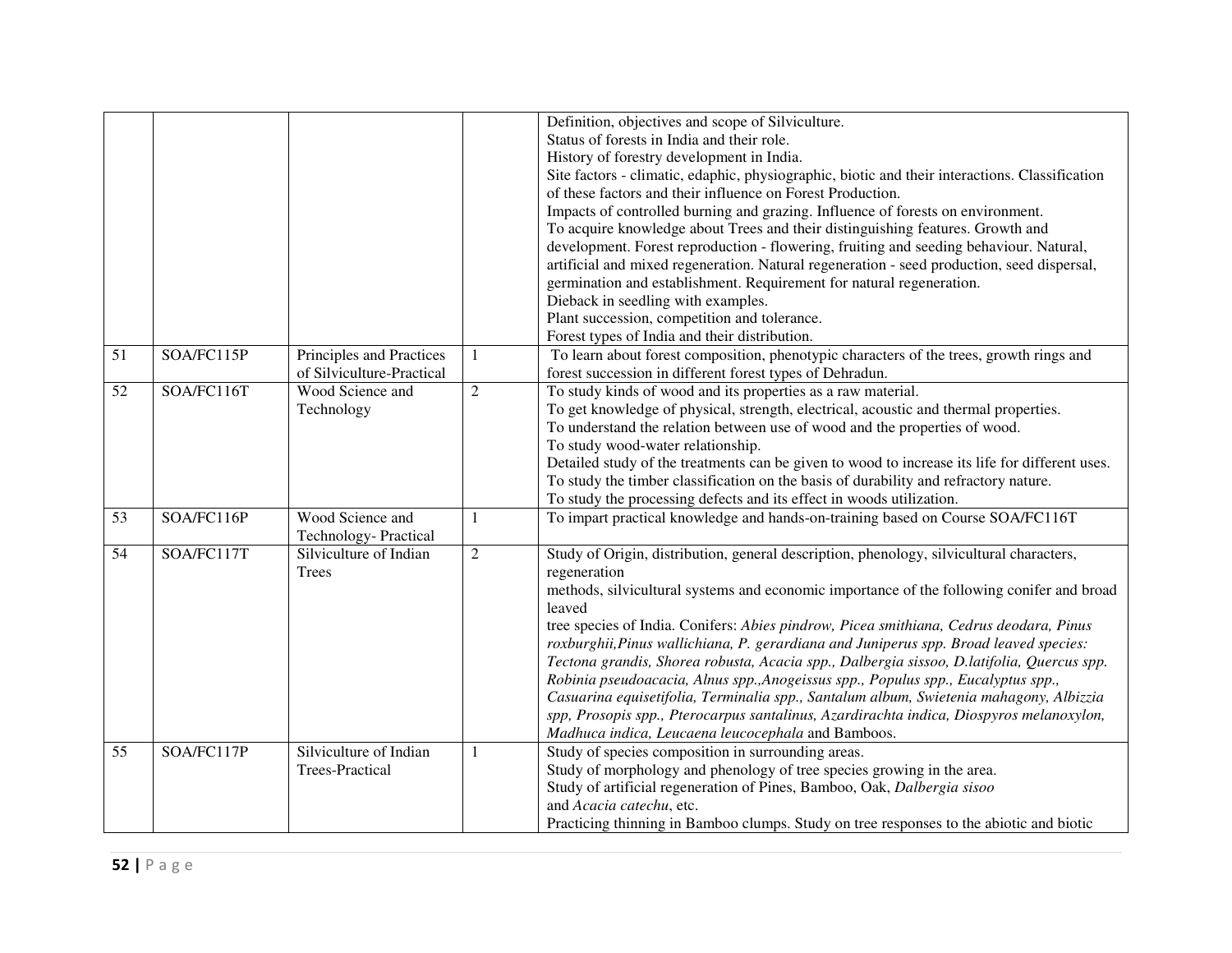|                 |                                 |                             |                | factors viz., light, fire, drought, frost, root suckering, coppicing and pollarding,                                   |
|-----------------|---------------------------------|-----------------------------|----------------|------------------------------------------------------------------------------------------------------------------------|
|                 |                                 |                             |                | etc.                                                                                                                   |
|                 |                                 |                             |                | To study quality characters of nursery planting stock.                                                                 |
| 56              | SOA/FC118T                      | <b>Forest Pathology</b>     | $\overline{2}$ | History and importance of forest pathology in India and the world.                                                     |
|                 |                                 |                             |                | Relation of plant pathology with forest pathology and other sciences, classification of tree                           |
|                 |                                 |                             |                | diseases.                                                                                                              |
|                 |                                 |                             |                | Role of microbes and fungi in a natural forest ecosystem.                                                              |
|                 |                                 |                             |                | Broad classification of different pathogens causing tree diseases. General characteristics of                          |
|                 |                                 |                             |                | fungi, bacteria, viruses, mycoplasma and phanerogames.                                                                 |
|                 |                                 |                             |                | Important characters of ascomycetes and basidiomycetes.                                                                |
|                 |                                 |                             |                | Growth and reproduction of plant pathogens, infection and factors influencing disease                                  |
|                 |                                 |                             |                | development.                                                                                                           |
|                 |                                 |                             |                | Dissemination and survival of plant pathogens.                                                                         |
|                 |                                 |                             |                | Distribution, economic importance, symptoms, etiology and management of the following.                                 |
|                 |                                 |                             |                | Diseases of important tree species like teak, Dalbergia spp., Acacia spp., neem, Cassia, sal,                          |
|                 |                                 |                             |                | Albizia, Terminalia, mango, jack, pines, deodar, eucalyptus, bamboo, casuarina, rubber,                                |
|                 |                                 |                             |                | sandal wood, medicinal and aromatic plants grown in different Agroforestry systems.                                    |
|                 |                                 |                             |                | Biodegradation of wood in use. Types of wood decay, gross characters of decay, sapstain,                               |
|                 |                                 |                             |                | different types of rots in hardwoods, softwoods and their prevention.                                                  |
|                 |                                 |                             |                | Graveyard test and decay resistant woods.                                                                              |
|                 |                                 |                             |                | Principles, definition and scope of forest disease management in forestry. Importance of                               |
|                 |                                 |                             |                | disease cycle and economic threshold in disease management. Principles of disease                                      |
|                 |                                 |                             |                | management.                                                                                                            |
|                 |                                 |                             |                | Nature of disease resistance. Nursery diseases of important forest species.                                            |
|                 |                                 |                             |                | Fungicides and their use in nurseries and plantations. Integration of cultural, chemical,                              |
|                 |                                 |                             |                | biological and host resistance in disease management.                                                                  |
| $\overline{57}$ | SOA/FC118P                      | Forest Pathology-           | 1              | To impart practical knowledge as per the course SOA/FC118T                                                             |
|                 |                                 | Practical                   |                |                                                                                                                        |
| 58              | SOA/FC119P                      | Technique/Field tour        | 1              | Field tours to study the forestry field techniques.                                                                    |
| 59              | SOA/FSEC102T                    | Nursery Management &        | $\mathbf{1}$   | To explore about the nursery site, its selection and layout. Different types of nurseries and                          |
|                 |                                 | <b>Commercial Forestry</b>  |                | the intercultural operation. Macro and micro propagation. Plant protection measures in                                 |
|                 |                                 |                             |                | nursery. Important tree species and their nursery practices.                                                           |
| 60              | SOA/FSEC102P                    | Nursery Management &        | $\mathbf{1}$   | To explore about the nursery site, preparation of beds, sowing methods, treatment of seeds,                            |
|                 |                                 | <b>Commercial Forestry-</b> |                | intermediate operations for management of nursery. Study of vegetative propagation                                     |
|                 |                                 | Practical                   |                | methods.                                                                                                               |
| 61              | $\overline{\text{SOA/FE11}}$ 2T | <b>Forest Ecology</b>       | $\mathbf{1}$   | To impart knowledge about ecology and the components of ecology, energy flow in                                        |
|                 | SOA/FE112P                      |                             |                | ecology and parameters of population and community.                                                                    |
| 62              |                                 | Forest Ecology-Practical    | $\mathbf{1}$   | To learn about the methods of studying the ecology at population and community levels by                               |
|                 | SOA/FE113T                      | Fundamentals of Wild        |                | visiting different ecosystem.<br>To explore about the wildlife and its management. Different habitat type of wildlife. |
| 63              |                                 |                             |                |                                                                                                                        |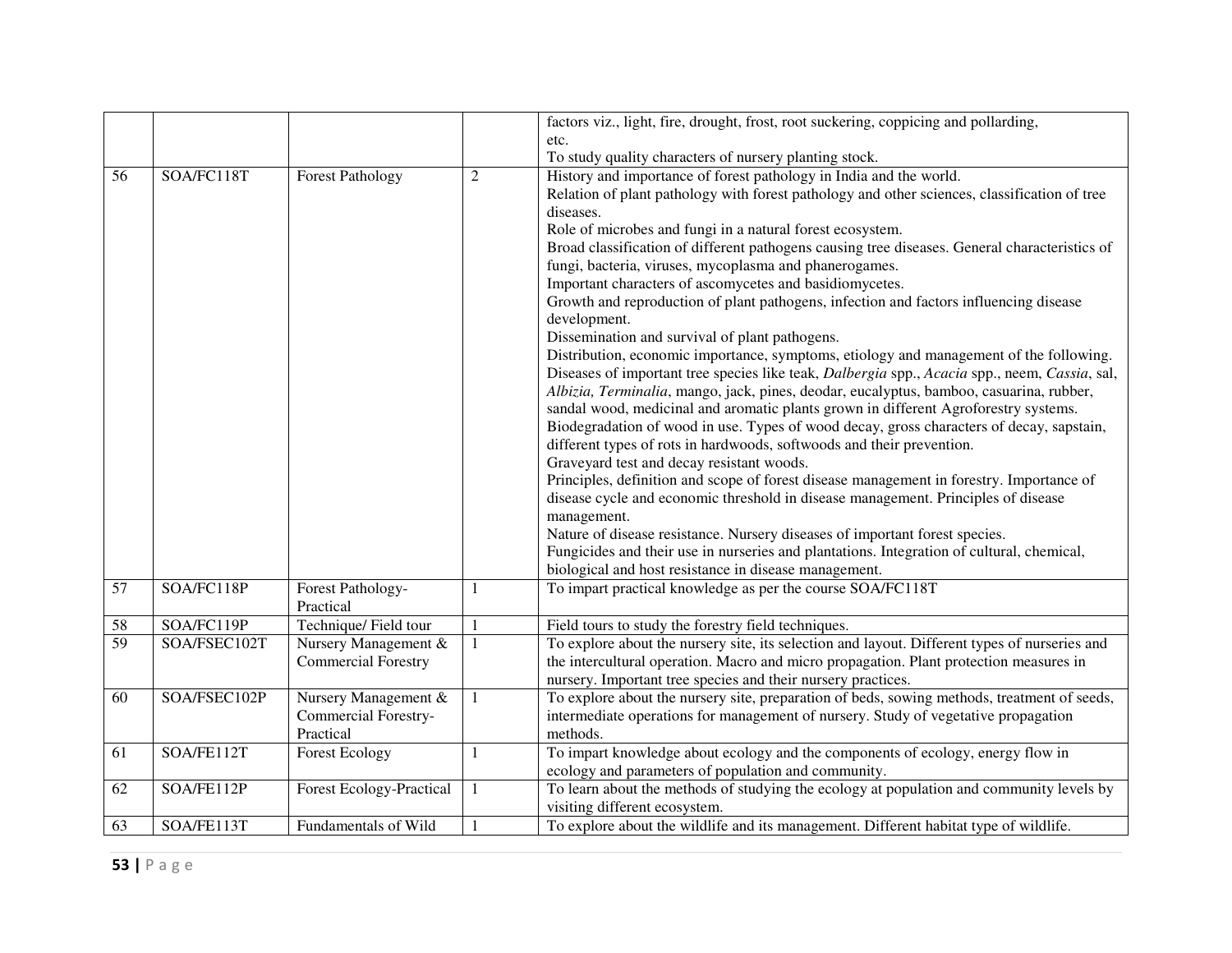| ecology. Basic requirements of wildlife. Importance of wildlife in existing biodiversity<br>globally and in India.<br>To learn about the habit of different wildlife regarding to their food and habitat. Scientific<br>SOA/FE113P<br>Fundamentals of Wild<br>64<br>$\mathbf{1}$<br>Life-Practical<br>names of important wild species. Wildlife behavior and adaptations.<br>SOA/FE114T<br>Wood Products &<br>$\mathbf{1}$<br>To explore the knowledge of paper industry, pulp and paper making, different types of<br>65<br>papers, types of paper boards and plywood industry to study the manufacturing processes.<br>Utilization<br>To learn about the wood based industries, wood distillation unit.<br>Visits to various wood based industries to demonstrate various wood products<br>SOA/FE114P<br>Wood Products &<br>66<br>1<br>Utilization-Practical<br>manufacturing process.<br>5 <sup>th</sup> Semester<br>To explore about the Key management components seek to optimize such goods and<br>SOA/FC120T<br>67<br><b>Rangeland Management</b><br>2<br>services through the protection and enhancement of soils, riparian zones, watersheds, and<br>vegetation complexes, sustainably improving outputs of consumable range products such as<br>red meat, wildlife, water, wood, fiber, leather, energy resource extraction,<br>To learn about identification of grasses, forbs and legumes and fodder trees; Rangeland<br>SOA/FC120P<br>Rangeland Management-<br>68<br>$\mathbf{1}$<br>inventory – ground cover, plant height, relative dominance, etc.; Assessing nutrient;<br>Practical<br>Estimating range condition from plant composition; Determine range utilization, carrying<br>capacity of rangelands;<br>To understand scope/need of silvicultural systems<br>SOA/FC121T<br>Silvicultural Systems<br>$\overline{2}$<br>69<br>Detailed study of creation and management of various silvicultural systems.<br>70<br>SOA/FC122T<br>Experimental techniques<br>$\overline{2}$<br>Introduction to scientific methodology.<br>in Forestry<br>Measurement and scaling techniques.<br>Measures of central tendency and dispersion, introduction to distributions.<br>Tests of Significance -'z' test,'t' test and 'F' test.<br>Principles of field experimentation.<br>Comparison between field and forestry experimentation.<br>Design and analysis: Completely randomized design, Randomized complete block design,<br>Latin square design and split-plot design, normalization of data. Concept of factorial<br>experiments.<br>Sampling - Concept of population and sample, advantages of sampling and methods of<br>sampling.<br>Models in Agroforestry research. Site selection, size, layout and shape of the plot,<br>arrangement of blocks in traditional forestry and Agroforestry. Instrumentation in forestry<br>research (for soil analyses, plant analyses). Development of a research plan. Research<br>planning in Forestry in India. Scientific literature search / retrieval and scientific writing.<br>SOA/FC122P<br>Experimental techniques<br>As per the Paper SOA/FC122T<br>71<br>1 |  | Life | Biological basis of wildlife. Different agencies involved in wildlife sector. Wildlife |
|--------------------------------------------------------------------------------------------------------------------------------------------------------------------------------------------------------------------------------------------------------------------------------------------------------------------------------------------------------------------------------------------------------------------------------------------------------------------------------------------------------------------------------------------------------------------------------------------------------------------------------------------------------------------------------------------------------------------------------------------------------------------------------------------------------------------------------------------------------------------------------------------------------------------------------------------------------------------------------------------------------------------------------------------------------------------------------------------------------------------------------------------------------------------------------------------------------------------------------------------------------------------------------------------------------------------------------------------------------------------------------------------------------------------------------------------------------------------------------------------------------------------------------------------------------------------------------------------------------------------------------------------------------------------------------------------------------------------------------------------------------------------------------------------------------------------------------------------------------------------------------------------------------------------------------------------------------------------------------------------------------------------------------------------------------------------------------------------------------------------------------------------------------------------------------------------------------------------------------------------------------------------------------------------------------------------------------------------------------------------------------------------------------------------------------------------------------------------------------------------------------------------------------------------------------------------------------------------------------------------------------------------------------------------------------------------------------------------------------------------------------------------------------------------------------------------------------------------------------------------------------------------------------------------------------------------------------------------------------------------------------------------------------------------------------------------------------------------------------------------------|--|------|----------------------------------------------------------------------------------------|
|                                                                                                                                                                                                                                                                                                                                                                                                                                                                                                                                                                                                                                                                                                                                                                                                                                                                                                                                                                                                                                                                                                                                                                                                                                                                                                                                                                                                                                                                                                                                                                                                                                                                                                                                                                                                                                                                                                                                                                                                                                                                                                                                                                                                                                                                                                                                                                                                                                                                                                                                                                                                                                                                                                                                                                                                                                                                                                                                                                                                                                                                                                                          |  |      |                                                                                        |
|                                                                                                                                                                                                                                                                                                                                                                                                                                                                                                                                                                                                                                                                                                                                                                                                                                                                                                                                                                                                                                                                                                                                                                                                                                                                                                                                                                                                                                                                                                                                                                                                                                                                                                                                                                                                                                                                                                                                                                                                                                                                                                                                                                                                                                                                                                                                                                                                                                                                                                                                                                                                                                                                                                                                                                                                                                                                                                                                                                                                                                                                                                                          |  |      |                                                                                        |
|                                                                                                                                                                                                                                                                                                                                                                                                                                                                                                                                                                                                                                                                                                                                                                                                                                                                                                                                                                                                                                                                                                                                                                                                                                                                                                                                                                                                                                                                                                                                                                                                                                                                                                                                                                                                                                                                                                                                                                                                                                                                                                                                                                                                                                                                                                                                                                                                                                                                                                                                                                                                                                                                                                                                                                                                                                                                                                                                                                                                                                                                                                                          |  |      |                                                                                        |
|                                                                                                                                                                                                                                                                                                                                                                                                                                                                                                                                                                                                                                                                                                                                                                                                                                                                                                                                                                                                                                                                                                                                                                                                                                                                                                                                                                                                                                                                                                                                                                                                                                                                                                                                                                                                                                                                                                                                                                                                                                                                                                                                                                                                                                                                                                                                                                                                                                                                                                                                                                                                                                                                                                                                                                                                                                                                                                                                                                                                                                                                                                                          |  |      |                                                                                        |
|                                                                                                                                                                                                                                                                                                                                                                                                                                                                                                                                                                                                                                                                                                                                                                                                                                                                                                                                                                                                                                                                                                                                                                                                                                                                                                                                                                                                                                                                                                                                                                                                                                                                                                                                                                                                                                                                                                                                                                                                                                                                                                                                                                                                                                                                                                                                                                                                                                                                                                                                                                                                                                                                                                                                                                                                                                                                                                                                                                                                                                                                                                                          |  |      |                                                                                        |
|                                                                                                                                                                                                                                                                                                                                                                                                                                                                                                                                                                                                                                                                                                                                                                                                                                                                                                                                                                                                                                                                                                                                                                                                                                                                                                                                                                                                                                                                                                                                                                                                                                                                                                                                                                                                                                                                                                                                                                                                                                                                                                                                                                                                                                                                                                                                                                                                                                                                                                                                                                                                                                                                                                                                                                                                                                                                                                                                                                                                                                                                                                                          |  |      |                                                                                        |
|                                                                                                                                                                                                                                                                                                                                                                                                                                                                                                                                                                                                                                                                                                                                                                                                                                                                                                                                                                                                                                                                                                                                                                                                                                                                                                                                                                                                                                                                                                                                                                                                                                                                                                                                                                                                                                                                                                                                                                                                                                                                                                                                                                                                                                                                                                                                                                                                                                                                                                                                                                                                                                                                                                                                                                                                                                                                                                                                                                                                                                                                                                                          |  |      |                                                                                        |
|                                                                                                                                                                                                                                                                                                                                                                                                                                                                                                                                                                                                                                                                                                                                                                                                                                                                                                                                                                                                                                                                                                                                                                                                                                                                                                                                                                                                                                                                                                                                                                                                                                                                                                                                                                                                                                                                                                                                                                                                                                                                                                                                                                                                                                                                                                                                                                                                                                                                                                                                                                                                                                                                                                                                                                                                                                                                                                                                                                                                                                                                                                                          |  |      |                                                                                        |
|                                                                                                                                                                                                                                                                                                                                                                                                                                                                                                                                                                                                                                                                                                                                                                                                                                                                                                                                                                                                                                                                                                                                                                                                                                                                                                                                                                                                                                                                                                                                                                                                                                                                                                                                                                                                                                                                                                                                                                                                                                                                                                                                                                                                                                                                                                                                                                                                                                                                                                                                                                                                                                                                                                                                                                                                                                                                                                                                                                                                                                                                                                                          |  |      |                                                                                        |
|                                                                                                                                                                                                                                                                                                                                                                                                                                                                                                                                                                                                                                                                                                                                                                                                                                                                                                                                                                                                                                                                                                                                                                                                                                                                                                                                                                                                                                                                                                                                                                                                                                                                                                                                                                                                                                                                                                                                                                                                                                                                                                                                                                                                                                                                                                                                                                                                                                                                                                                                                                                                                                                                                                                                                                                                                                                                                                                                                                                                                                                                                                                          |  |      |                                                                                        |
|                                                                                                                                                                                                                                                                                                                                                                                                                                                                                                                                                                                                                                                                                                                                                                                                                                                                                                                                                                                                                                                                                                                                                                                                                                                                                                                                                                                                                                                                                                                                                                                                                                                                                                                                                                                                                                                                                                                                                                                                                                                                                                                                                                                                                                                                                                                                                                                                                                                                                                                                                                                                                                                                                                                                                                                                                                                                                                                                                                                                                                                                                                                          |  |      |                                                                                        |
|                                                                                                                                                                                                                                                                                                                                                                                                                                                                                                                                                                                                                                                                                                                                                                                                                                                                                                                                                                                                                                                                                                                                                                                                                                                                                                                                                                                                                                                                                                                                                                                                                                                                                                                                                                                                                                                                                                                                                                                                                                                                                                                                                                                                                                                                                                                                                                                                                                                                                                                                                                                                                                                                                                                                                                                                                                                                                                                                                                                                                                                                                                                          |  |      |                                                                                        |
|                                                                                                                                                                                                                                                                                                                                                                                                                                                                                                                                                                                                                                                                                                                                                                                                                                                                                                                                                                                                                                                                                                                                                                                                                                                                                                                                                                                                                                                                                                                                                                                                                                                                                                                                                                                                                                                                                                                                                                                                                                                                                                                                                                                                                                                                                                                                                                                                                                                                                                                                                                                                                                                                                                                                                                                                                                                                                                                                                                                                                                                                                                                          |  |      |                                                                                        |
|                                                                                                                                                                                                                                                                                                                                                                                                                                                                                                                                                                                                                                                                                                                                                                                                                                                                                                                                                                                                                                                                                                                                                                                                                                                                                                                                                                                                                                                                                                                                                                                                                                                                                                                                                                                                                                                                                                                                                                                                                                                                                                                                                                                                                                                                                                                                                                                                                                                                                                                                                                                                                                                                                                                                                                                                                                                                                                                                                                                                                                                                                                                          |  |      |                                                                                        |
|                                                                                                                                                                                                                                                                                                                                                                                                                                                                                                                                                                                                                                                                                                                                                                                                                                                                                                                                                                                                                                                                                                                                                                                                                                                                                                                                                                                                                                                                                                                                                                                                                                                                                                                                                                                                                                                                                                                                                                                                                                                                                                                                                                                                                                                                                                                                                                                                                                                                                                                                                                                                                                                                                                                                                                                                                                                                                                                                                                                                                                                                                                                          |  |      |                                                                                        |
|                                                                                                                                                                                                                                                                                                                                                                                                                                                                                                                                                                                                                                                                                                                                                                                                                                                                                                                                                                                                                                                                                                                                                                                                                                                                                                                                                                                                                                                                                                                                                                                                                                                                                                                                                                                                                                                                                                                                                                                                                                                                                                                                                                                                                                                                                                                                                                                                                                                                                                                                                                                                                                                                                                                                                                                                                                                                                                                                                                                                                                                                                                                          |  |      |                                                                                        |
|                                                                                                                                                                                                                                                                                                                                                                                                                                                                                                                                                                                                                                                                                                                                                                                                                                                                                                                                                                                                                                                                                                                                                                                                                                                                                                                                                                                                                                                                                                                                                                                                                                                                                                                                                                                                                                                                                                                                                                                                                                                                                                                                                                                                                                                                                                                                                                                                                                                                                                                                                                                                                                                                                                                                                                                                                                                                                                                                                                                                                                                                                                                          |  |      |                                                                                        |
|                                                                                                                                                                                                                                                                                                                                                                                                                                                                                                                                                                                                                                                                                                                                                                                                                                                                                                                                                                                                                                                                                                                                                                                                                                                                                                                                                                                                                                                                                                                                                                                                                                                                                                                                                                                                                                                                                                                                                                                                                                                                                                                                                                                                                                                                                                                                                                                                                                                                                                                                                                                                                                                                                                                                                                                                                                                                                                                                                                                                                                                                                                                          |  |      |                                                                                        |
|                                                                                                                                                                                                                                                                                                                                                                                                                                                                                                                                                                                                                                                                                                                                                                                                                                                                                                                                                                                                                                                                                                                                                                                                                                                                                                                                                                                                                                                                                                                                                                                                                                                                                                                                                                                                                                                                                                                                                                                                                                                                                                                                                                                                                                                                                                                                                                                                                                                                                                                                                                                                                                                                                                                                                                                                                                                                                                                                                                                                                                                                                                                          |  |      |                                                                                        |
|                                                                                                                                                                                                                                                                                                                                                                                                                                                                                                                                                                                                                                                                                                                                                                                                                                                                                                                                                                                                                                                                                                                                                                                                                                                                                                                                                                                                                                                                                                                                                                                                                                                                                                                                                                                                                                                                                                                                                                                                                                                                                                                                                                                                                                                                                                                                                                                                                                                                                                                                                                                                                                                                                                                                                                                                                                                                                                                                                                                                                                                                                                                          |  |      |                                                                                        |
|                                                                                                                                                                                                                                                                                                                                                                                                                                                                                                                                                                                                                                                                                                                                                                                                                                                                                                                                                                                                                                                                                                                                                                                                                                                                                                                                                                                                                                                                                                                                                                                                                                                                                                                                                                                                                                                                                                                                                                                                                                                                                                                                                                                                                                                                                                                                                                                                                                                                                                                                                                                                                                                                                                                                                                                                                                                                                                                                                                                                                                                                                                                          |  |      |                                                                                        |
|                                                                                                                                                                                                                                                                                                                                                                                                                                                                                                                                                                                                                                                                                                                                                                                                                                                                                                                                                                                                                                                                                                                                                                                                                                                                                                                                                                                                                                                                                                                                                                                                                                                                                                                                                                                                                                                                                                                                                                                                                                                                                                                                                                                                                                                                                                                                                                                                                                                                                                                                                                                                                                                                                                                                                                                                                                                                                                                                                                                                                                                                                                                          |  |      |                                                                                        |
|                                                                                                                                                                                                                                                                                                                                                                                                                                                                                                                                                                                                                                                                                                                                                                                                                                                                                                                                                                                                                                                                                                                                                                                                                                                                                                                                                                                                                                                                                                                                                                                                                                                                                                                                                                                                                                                                                                                                                                                                                                                                                                                                                                                                                                                                                                                                                                                                                                                                                                                                                                                                                                                                                                                                                                                                                                                                                                                                                                                                                                                                                                                          |  |      |                                                                                        |
|                                                                                                                                                                                                                                                                                                                                                                                                                                                                                                                                                                                                                                                                                                                                                                                                                                                                                                                                                                                                                                                                                                                                                                                                                                                                                                                                                                                                                                                                                                                                                                                                                                                                                                                                                                                                                                                                                                                                                                                                                                                                                                                                                                                                                                                                                                                                                                                                                                                                                                                                                                                                                                                                                                                                                                                                                                                                                                                                                                                                                                                                                                                          |  |      |                                                                                        |
|                                                                                                                                                                                                                                                                                                                                                                                                                                                                                                                                                                                                                                                                                                                                                                                                                                                                                                                                                                                                                                                                                                                                                                                                                                                                                                                                                                                                                                                                                                                                                                                                                                                                                                                                                                                                                                                                                                                                                                                                                                                                                                                                                                                                                                                                                                                                                                                                                                                                                                                                                                                                                                                                                                                                                                                                                                                                                                                                                                                                                                                                                                                          |  |      |                                                                                        |
|                                                                                                                                                                                                                                                                                                                                                                                                                                                                                                                                                                                                                                                                                                                                                                                                                                                                                                                                                                                                                                                                                                                                                                                                                                                                                                                                                                                                                                                                                                                                                                                                                                                                                                                                                                                                                                                                                                                                                                                                                                                                                                                                                                                                                                                                                                                                                                                                                                                                                                                                                                                                                                                                                                                                                                                                                                                                                                                                                                                                                                                                                                                          |  |      |                                                                                        |
|                                                                                                                                                                                                                                                                                                                                                                                                                                                                                                                                                                                                                                                                                                                                                                                                                                                                                                                                                                                                                                                                                                                                                                                                                                                                                                                                                                                                                                                                                                                                                                                                                                                                                                                                                                                                                                                                                                                                                                                                                                                                                                                                                                                                                                                                                                                                                                                                                                                                                                                                                                                                                                                                                                                                                                                                                                                                                                                                                                                                                                                                                                                          |  |      |                                                                                        |
|                                                                                                                                                                                                                                                                                                                                                                                                                                                                                                                                                                                                                                                                                                                                                                                                                                                                                                                                                                                                                                                                                                                                                                                                                                                                                                                                                                                                                                                                                                                                                                                                                                                                                                                                                                                                                                                                                                                                                                                                                                                                                                                                                                                                                                                                                                                                                                                                                                                                                                                                                                                                                                                                                                                                                                                                                                                                                                                                                                                                                                                                                                                          |  |      |                                                                                        |
|                                                                                                                                                                                                                                                                                                                                                                                                                                                                                                                                                                                                                                                                                                                                                                                                                                                                                                                                                                                                                                                                                                                                                                                                                                                                                                                                                                                                                                                                                                                                                                                                                                                                                                                                                                                                                                                                                                                                                                                                                                                                                                                                                                                                                                                                                                                                                                                                                                                                                                                                                                                                                                                                                                                                                                                                                                                                                                                                                                                                                                                                                                                          |  |      |                                                                                        |
|                                                                                                                                                                                                                                                                                                                                                                                                                                                                                                                                                                                                                                                                                                                                                                                                                                                                                                                                                                                                                                                                                                                                                                                                                                                                                                                                                                                                                                                                                                                                                                                                                                                                                                                                                                                                                                                                                                                                                                                                                                                                                                                                                                                                                                                                                                                                                                                                                                                                                                                                                                                                                                                                                                                                                                                                                                                                                                                                                                                                                                                                                                                          |  |      |                                                                                        |
|                                                                                                                                                                                                                                                                                                                                                                                                                                                                                                                                                                                                                                                                                                                                                                                                                                                                                                                                                                                                                                                                                                                                                                                                                                                                                                                                                                                                                                                                                                                                                                                                                                                                                                                                                                                                                                                                                                                                                                                                                                                                                                                                                                                                                                                                                                                                                                                                                                                                                                                                                                                                                                                                                                                                                                                                                                                                                                                                                                                                                                                                                                                          |  |      |                                                                                        |
|                                                                                                                                                                                                                                                                                                                                                                                                                                                                                                                                                                                                                                                                                                                                                                                                                                                                                                                                                                                                                                                                                                                                                                                                                                                                                                                                                                                                                                                                                                                                                                                                                                                                                                                                                                                                                                                                                                                                                                                                                                                                                                                                                                                                                                                                                                                                                                                                                                                                                                                                                                                                                                                                                                                                                                                                                                                                                                                                                                                                                                                                                                                          |  |      |                                                                                        |
|                                                                                                                                                                                                                                                                                                                                                                                                                                                                                                                                                                                                                                                                                                                                                                                                                                                                                                                                                                                                                                                                                                                                                                                                                                                                                                                                                                                                                                                                                                                                                                                                                                                                                                                                                                                                                                                                                                                                                                                                                                                                                                                                                                                                                                                                                                                                                                                                                                                                                                                                                                                                                                                                                                                                                                                                                                                                                                                                                                                                                                                                                                                          |  |      |                                                                                        |
|                                                                                                                                                                                                                                                                                                                                                                                                                                                                                                                                                                                                                                                                                                                                                                                                                                                                                                                                                                                                                                                                                                                                                                                                                                                                                                                                                                                                                                                                                                                                                                                                                                                                                                                                                                                                                                                                                                                                                                                                                                                                                                                                                                                                                                                                                                                                                                                                                                                                                                                                                                                                                                                                                                                                                                                                                                                                                                                                                                                                                                                                                                                          |  |      |                                                                                        |
|                                                                                                                                                                                                                                                                                                                                                                                                                                                                                                                                                                                                                                                                                                                                                                                                                                                                                                                                                                                                                                                                                                                                                                                                                                                                                                                                                                                                                                                                                                                                                                                                                                                                                                                                                                                                                                                                                                                                                                                                                                                                                                                                                                                                                                                                                                                                                                                                                                                                                                                                                                                                                                                                                                                                                                                                                                                                                                                                                                                                                                                                                                                          |  |      |                                                                                        |
|                                                                                                                                                                                                                                                                                                                                                                                                                                                                                                                                                                                                                                                                                                                                                                                                                                                                                                                                                                                                                                                                                                                                                                                                                                                                                                                                                                                                                                                                                                                                                                                                                                                                                                                                                                                                                                                                                                                                                                                                                                                                                                                                                                                                                                                                                                                                                                                                                                                                                                                                                                                                                                                                                                                                                                                                                                                                                                                                                                                                                                                                                                                          |  |      |                                                                                        |
| in Forestry-Practical                                                                                                                                                                                                                                                                                                                                                                                                                                                                                                                                                                                                                                                                                                                                                                                                                                                                                                                                                                                                                                                                                                                                                                                                                                                                                                                                                                                                                                                                                                                                                                                                                                                                                                                                                                                                                                                                                                                                                                                                                                                                                                                                                                                                                                                                                                                                                                                                                                                                                                                                                                                                                                                                                                                                                                                                                                                                                                                                                                                                                                                                                                    |  |      |                                                                                        |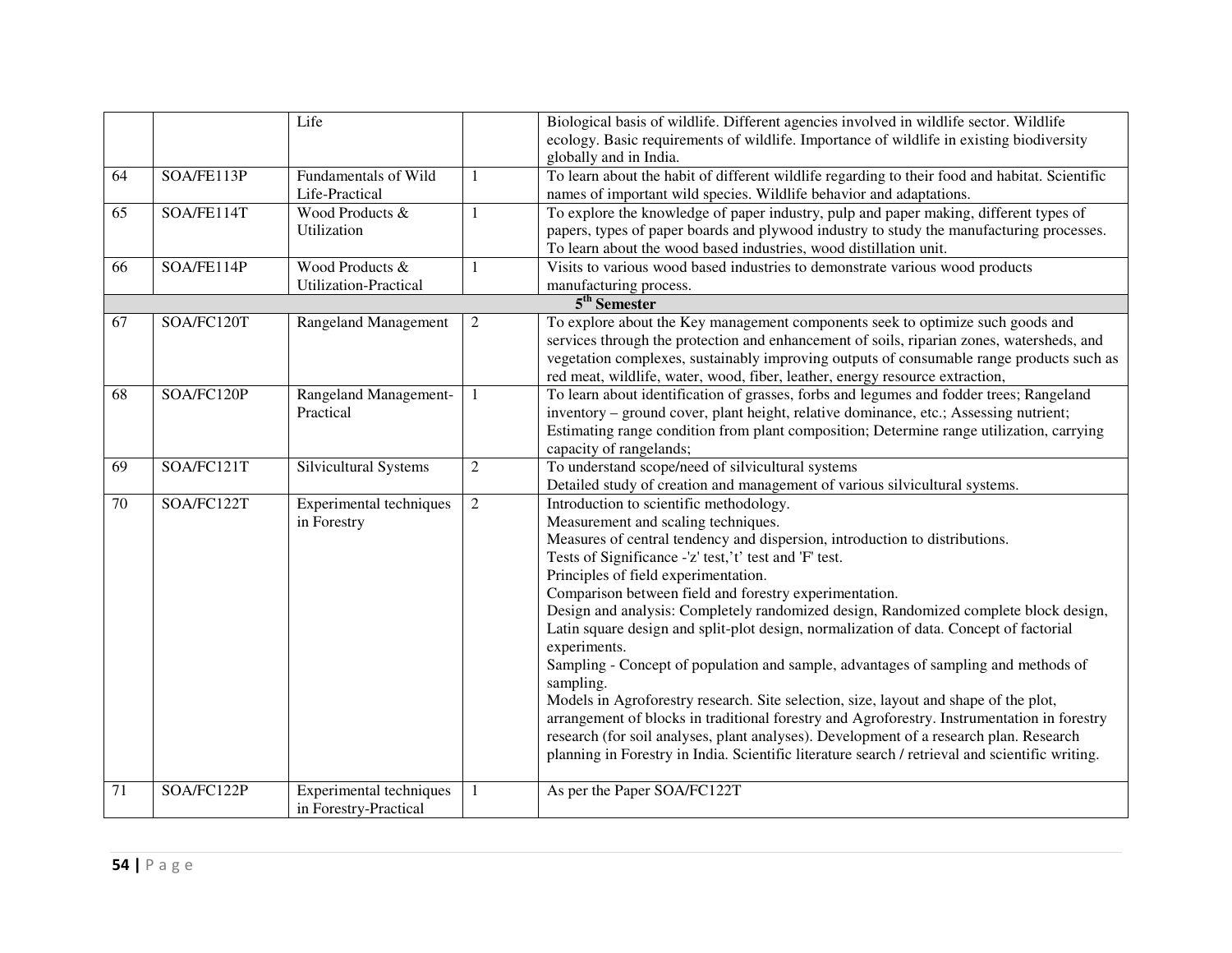| 72              | SOA/FC123T   | Dendrology                  | $\overline{2}$ | Introduction – importance and scope of dendrology.                                             |
|-----------------|--------------|-----------------------------|----------------|------------------------------------------------------------------------------------------------|
|                 |              |                             |                | Classification of plants-Bentham and Hooker's, Engler and Prantles, and Hutchinson's           |
|                 |              |                             |                | Systems.                                                                                       |
|                 |              |                             |                | Plant Nomenclature - objectives, principles and International Code of Botanical                |
|                 |              |                             |                | Nomenclature.                                                                                  |
|                 |              |                             |                | Herbarium techniques, collection, processing and preservation of plant material. General       |
|                 |              |                             |                | study of herbarium, arboretum and Xylarium.                                                    |
|                 |              |                             |                | Description of the plant in scientific terms, study of sport characteristics of plants, naming |
|                 |              |                             |                | and classifying based on adopted system.                                                       |
|                 |              |                             |                | Study of families, as survey of forest resources: Magnoliaceae, Rhizophoraceae,                |
|                 |              |                             |                | Ebenaceae, Sapotaceae, Fabaceae, Santalaceae, Elaeagnaceae, Meliaceae, Salicaceae,             |
|                 |              |                             |                | Apocynaceae, Betulaceae, Verbenaceae, Fagaceae, Asteraceae, Moraceae, Poaceae,                 |
|                 |              |                             |                | Tiliaceae, Liliaceae, Euphorbiaceae, Myrtaceae, Glusiaceae, Dipterocarpaceae,                  |
|                 |              |                             |                | Cupressaceae, Guttiferae, Taxaceae, Pinaceae and Combretaceae.                                 |
|                 |              |                             |                | Geographical distribution of important Indian trees, native trees, exotic trees, endemism.     |
| $\overline{73}$ | SOA/FC123P   | Dendrology-Practical        | $\mathbf{1}$   | Study of woody flora of families mentioned in theory.                                          |
|                 |              |                             |                |                                                                                                |
| 74              | SOA/FC124T   | Wild life Management        | $\overline{2}$ | To extend the view of wildlife regarding to management and wildlife survey. Wildlife           |
|                 |              |                             |                | population dynamics. Prey predators relationships. Management of basic requirements.           |
|                 |              |                             |                | Conservation of biodiversity at national and international level. Political role               |
| 75              | SOA/FC124P   | Wild life Management-       | $\mathbf{1}$   | To exercise of wildlife study in captivity and nature. Visit learning at different protected   |
|                 |              | Practical                   |                | areas.                                                                                         |
| 76              | SOA/FSEC103T | <b>Plantation Forestry</b>  | 1              | To explore about the plantation needs and its significance. Preparation of plantation site,    |
|                 |              |                             |                | tools used for different preparation of plantation area. Different methods of planting         |
|                 |              |                             |                | practices. Industrial plantation. Wastelands and their reclamation.                            |
| 77              | SOA/FSEC103P | Plantation Forestry-        | $\mathbf{1}$   | To study of tools used for preparation of plantation. Layout of plantation sites. Protection   |
|                 |              | Practical                   |                | measures for established plantation. Planting design.                                          |
| 78              | SOA/FE115T   | <b>Fundamental Forest</b>   | $\mathbf{1}$   | Farm management-scope and approaches discussed.                                                |
|                 |              | <b>Business Managements</b> |                | Cost-concept, principles and functions its relevance to business demonstrated.                 |
|                 |              |                             |                | Basic laws of production explained.                                                            |
|                 |              |                             |                | Principles involved in farm management decision making decision as to what, how,               |
|                 |              |                             |                | when and how much to produce described.                                                        |
|                 |              |                             |                | Factor-factor-product and product-product relationships displayed.                             |
|                 |              |                             |                | Cost of cultivation and production calculated.<br>Break-even analysis discussed.               |
|                 |              |                             |                | How to do decision making under risk and uncertainty discussed.                                |
|                 |              |                             |                | Farm business efficiency measures elaborated.                                                  |
|                 |              |                             |                | Economic order quality and ABC analysis done.                                                  |
|                 |              |                             |                | Management of resources-                                                                       |
|                 |              |                             |                | land, labour, capital and machinery described.                                                 |
|                 |              |                             |                |                                                                                                |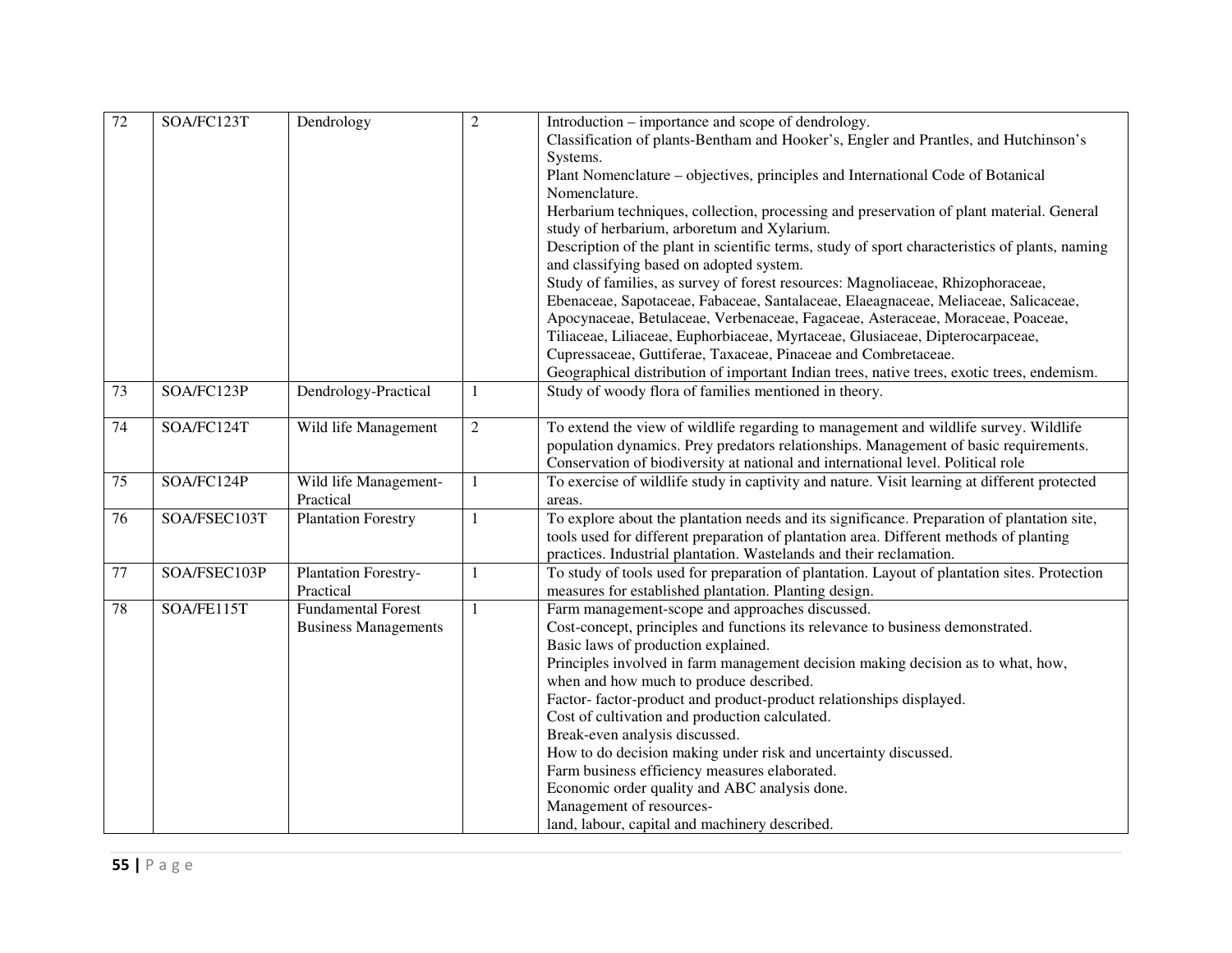| Principles involved in farm management decision making decision as to what, how, when<br><b>Business Managements-</b><br>Practical<br>and how much to produce. |  |
|----------------------------------------------------------------------------------------------------------------------------------------------------------------|--|
|                                                                                                                                                                |  |
|                                                                                                                                                                |  |
| Factor-factor-product and product-product relationships.                                                                                                       |  |
| Cost of cultivation and production.                                                                                                                            |  |
| Break-even analysis.                                                                                                                                           |  |
| Principles involved in farm management decision making decision as to what, how,                                                                               |  |
| when and how much to produce. Factor-factor-product and product-product relationships.                                                                         |  |
| Cost of cultivation and production.                                                                                                                            |  |
| Break-even analysis.                                                                                                                                           |  |
| To study about Geographical distribution of forests and their classification.<br>SOA/FE116T<br>80<br><b>World Forestry Systems</b><br>$\mathfrak{2}$           |  |
| Critical examination of the world forest sources, productivity potential and increment of                                                                      |  |
| world forests.                                                                                                                                                 |  |
| To learn about Forest resources and forestry practices in different regions of the world -                                                                     |  |
| North and South America, Europe, Africa, China, Japan, Russia, South-East Asia and                                                                             |  |
| Australia.                                                                                                                                                     |  |
| To study about Forest development and economy - forest based industries of the world.                                                                          |  |
| To learn about Recent trends in forestry development in the world.                                                                                             |  |
| To study about International                                                                                                                                   |  |
| forestry organizations.                                                                                                                                        |  |
| 81<br>SOA/FE117T<br>To understand classification, biology, natural history and diversity of insects affecting<br>Forest Entomology &<br>1                      |  |
| forest ecosystems.<br>Nematology                                                                                                                               |  |
| To identify insects common to forests and recognize their damage.                                                                                              |  |
| To appreciate insect sampling in forest ecosystems, with particular attention paid to                                                                          |  |
| monitoring, forecasting and assessing the risk of insect outbreaks.                                                                                            |  |
| To illustrate the importance of silvicultural practices and management of natural enemies in                                                                   |  |
| preventing insect outbreaks.                                                                                                                                   |  |
| To recognize the importance of cultural, physical, biological, and chemical strategies for                                                                     |  |
| preventing, controlling and managing forest pests.                                                                                                             |  |
| To foster an appreciation for the significance of research on insect pests of forests.                                                                         |  |
| To understand the morphology of nematodes as it relates to their taxonomic position, their                                                                     |  |
| ability to cause diseases of plants and the principles of controlling nematode diseases of                                                                     |  |
| plants.                                                                                                                                                        |  |
| To impart practical knowledge and hands-on-training based on Course SOA/FE117T<br>SOA/FE117P<br>Forest Entomology &<br>82<br>1                                 |  |
| Nematology-Practical<br>6 <sup>th</sup> Semester                                                                                                               |  |
| To study about the management aspects of forestry, yield regulations, rotation, legal aspects<br>83<br>$\overline{c}$<br>SOA/FC125T                            |  |
| Forest Management,<br>related to forestry and working plan. Sustained yield and normality in forestry.<br>Policy and Legislation                               |  |
| To acquire knowledge by visiting forest departments and learning about the records they<br>84<br>SOA/FC125P<br>Forest Management,                              |  |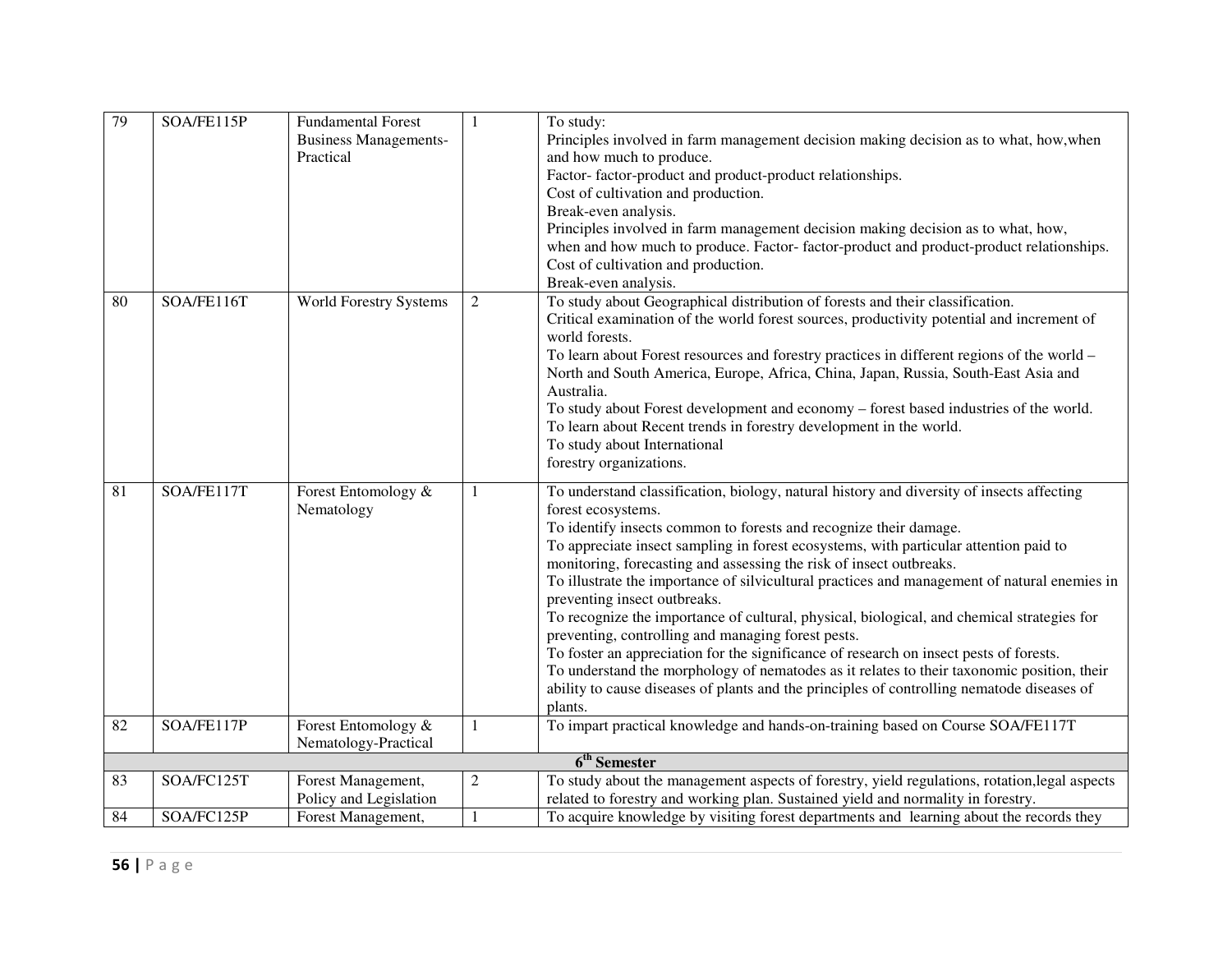|    |            | Policy and Legislation-           |                | maintain in the department, formation of working plan and legal aspects they use                                                           |
|----|------------|-----------------------------------|----------------|--------------------------------------------------------------------------------------------------------------------------------------------|
|    |            | Practical                         |                |                                                                                                                                            |
| 85 | SOA/FC126T | Principles and Methods            | $\overline{2}$ | Introductory study about forest genetics, tree breeding and improvement,                                                                   |
|    |            | of Tree Improvement               |                | Study of history of tree improvement, justification for tree improvement programme, its                                                    |
|    |            |                                   |                | relation with other disciplines of forest management; activities, advantage and limitation of                                              |
|    |            |                                   |                | tree improvement.                                                                                                                          |
|    |            |                                   |                | To learn about Forest reproduction and natural variation: sexual and asexual reproduction                                                  |
|    |            |                                   |                | and their consequences.                                                                                                                    |
|    |            |                                   |                | Study about Causes and kinds of variability, variation in natural stands, concepts,                                                        |
|    |            |                                   |                | evolutionary forces that force variations and level of genetic variation; conservation and                                                 |
|    |            |                                   |                | utilization of forest tree genetic resources- principle & strategies.                                                                      |
|    |            |                                   |                | Learn about quantitative genetics and importance of statistical methods in it, study about                                                 |
|    |            |                                   |                | selection procedures and techniques in tree improvement, species and provenance selection,                                                 |
|    |            |                                   |                | Plus tree selection and progeny trials. Study about Introduction to exotic forestry. Learn                                                 |
|    |            |                                   |                | about seed production areas and seed orchards.                                                                                             |
|    |            |                                   |                | Study about Hybrid in tree improvement; mutation and polyploidy breeding. Study about                                                      |
|    |            |                                   |                | recent techniques in tree improvement, Learn about vegetative propagation and tree                                                         |
|    |            |                                   |                | improvement.                                                                                                                               |
| 86 | SOA/FC126P | Principles and Methods            | $\mathbf{1}$   | Study about Seed collection and handling of forest seeds.                                                                                  |
|    |            | of Tree Improvement-<br>Practical |                | Learn about Techniques of selecting superior trees in natural stands and plantation. Floral<br>biology and controlled crossing techniques. |
|    |            |                                   |                | Study about Vegetative propagation techniques.                                                                                             |
|    |            |                                   |                | Learn about Pollen viability determination. Visit to seed production areas and seed                                                        |
|    |            |                                   |                | orchards.                                                                                                                                  |
|    |            |                                   |                | Study about Numerical exercises and statistical analysis.                                                                                  |
| 87 | SOA/FC127T | Utilization of Non-               | $\overline{2}$ | Learn about various methods of collection, management and importance of Non-Timber                                                         |
|    |            | timber Forest Products            |                | Forest                                                                                                                                     |
|    |            |                                   |                | Products (NTFP) viz.- Fodder (grasses and tree leaves), canes and bamboos. Essential Oils                                                  |
|    |            |                                   |                | - methods of extraction, classification, storage and uses. Non-essential oils - nature,                                                    |
|    |            |                                   |                | occurrence, methods of extraction, classification and uses. Important fixed oil yielding                                                   |
|    |            |                                   |                | trees. Gums and resins -definition, classification, sources, collection and uses. Factors                                                  |
|    |            |                                   |                | affecting gum formation. Important gum yielding plants. Resins and Oleoresins, their                                                       |
|    |            |                                   |                | formation in plants and classification of resins. Tans-nature, classification, uses and                                                    |
|    |            |                                   |                | important tannin yielding plants. Dyes - classification and sources of dyes. Beedi leaves -                                                |
|    |            |                                   |                | sources, collection and processing. Fibers and flosses. Katha and Cutch -sources, extraction                                               |
|    |            |                                   |                | and uses. Drugs, wild fruits, spices, poisons and bio-pesticides.                                                                          |
| 88 | SOA/FC127P | Utilization of Non-               | 1              | Visit to nearby forests to study important NTFP yielding plants. Study of fodder: grasses                                                  |
|    |            | timber Forest Products-           |                | and tree leaves. Study of canes and bamboos and their sources. Study of essential oils and                                                 |
|    |            | Practical                         |                | their sources.                                                                                                                             |
|    |            |                                   |                | Study of non-essential oils and their sources. Study of gums and resins and their collection.                                              |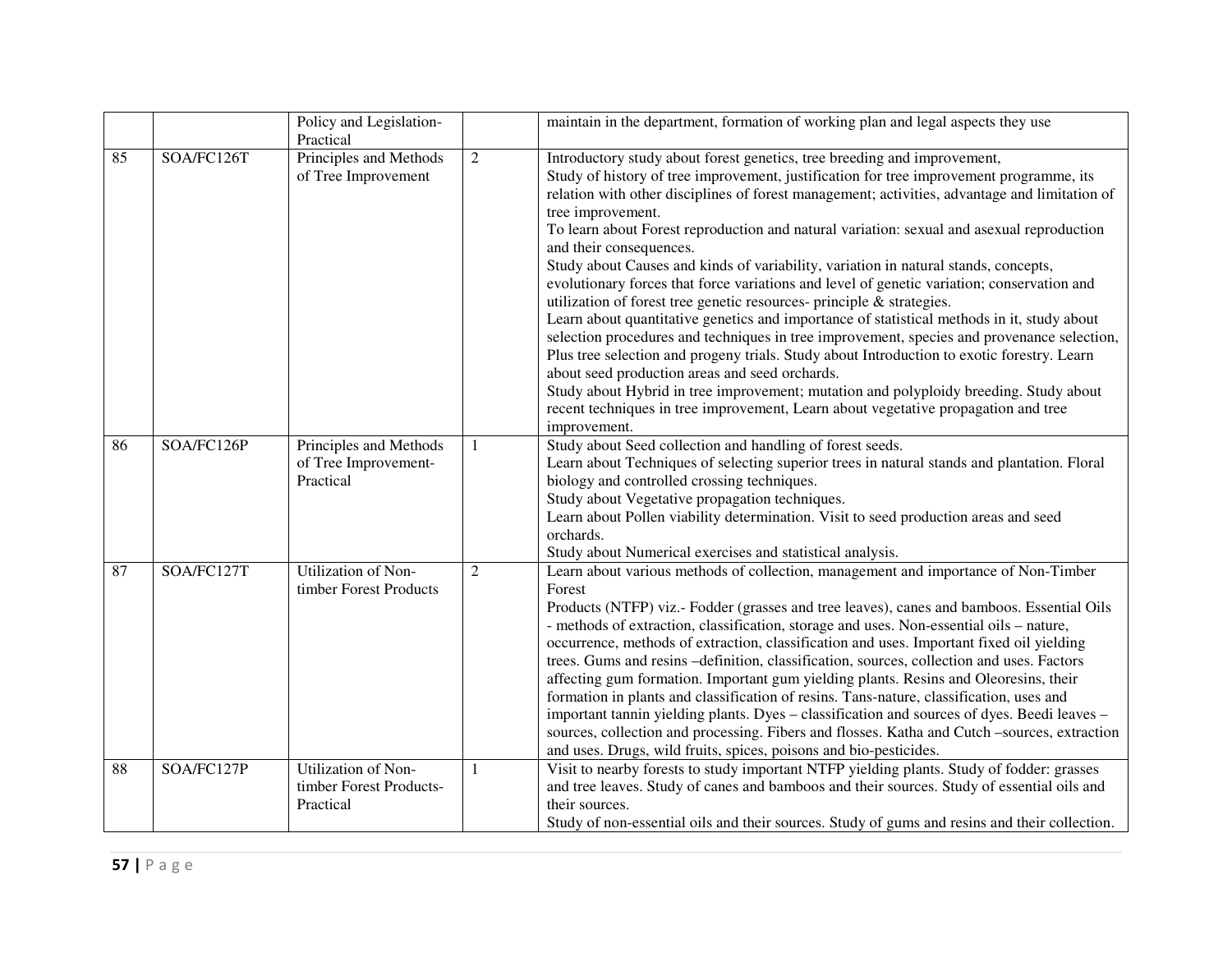| 89<br>90 | SOA/FC128T<br>SOA/FC128P | <b>Agroforestry Systems</b><br>and Management                                             | $\overline{c}$<br>1 | Study of tans and dyes and their sources. Study of fibers, flosses and their collection from<br>nearby forests.<br>Visit to Herbal Gardens and herbaria to study medicinal plants. Study of plants yielding<br>drugs, spices, wild fruits, poisons and bio-pesticides and their collection from nearby<br>forests. Visit to nearby extraction units.<br>Introduction and classification of Agroforestry system.<br>To learn about various traditional as well as modern agroforestry systems.<br>To know the characteristic and role of various components of agroforestry systems.<br>Impact of argoforestry practices in society, industries and environment.<br>To conduct the Agroforestry surveys.                    |
|----------|--------------------------|-------------------------------------------------------------------------------------------|---------------------|----------------------------------------------------------------------------------------------------------------------------------------------------------------------------------------------------------------------------------------------------------------------------------------------------------------------------------------------------------------------------------------------------------------------------------------------------------------------------------------------------------------------------------------------------------------------------------------------------------------------------------------------------------------------------------------------------------------------------|
|          |                          | Agroforestry Systems<br>and Management-<br>Practical                                      |                     | To identify various Agroforestry systems.<br>To measure volume, biomass, tree dimensions of Agroforestry interest.<br>To do soil analysis.                                                                                                                                                                                                                                                                                                                                                                                                                                                                                                                                                                                 |
| 91       | SOA/FC129P               | Technique / field tour                                                                    |                     | Field tours to study the forestry field techniques.                                                                                                                                                                                                                                                                                                                                                                                                                                                                                                                                                                                                                                                                        |
| 92       | SOA/FSEC104T             | Entrepreneurship<br>Development and<br><b>Communication Skills</b>                        | $\mathbf{1}$        | Assessing overall business environment in the Indian and managerial economy done.<br>Concept of entrepreneurship and entrepreneurial characteristics discussed.<br>Managing an enterprise and its skills displayed.<br>Motivation and its types.<br>Importance of planning, monitoring, evaluation and follow up discussed.<br>Managing competition is an art and discussed how?<br>Entrepreneurship development programs conducted.<br>SWOT analysis explained.<br>Government schemes and incentives for promotion of entrepreneurship discussed.<br>Government policy on Small and Medium Enterprises (SMEs) / SSIs displayed.<br>Export and Import Policies relevant to forestry sector and its case studies discussed. |
| 93       | SOA/FSEC104P             | Entrepreneurship<br>Development and<br><b>Communication Skills-</b><br>Practical          |                     | Field surveys.<br>Market case studies.<br>Interviews.                                                                                                                                                                                                                                                                                                                                                                                                                                                                                                                                                                                                                                                                      |
| 94       | SOA/FE118T               | Principles of Forest<br>Economics, Project<br>Planning and Evaluation                     | 1                   | To become familiar with <i>economics</i> and business principles and how they can be applied to<br><i>forestry.</i><br>Utilize economic principles to address private and public policy issues related to allocating<br>natural resources and environmental amenities.                                                                                                                                                                                                                                                                                                                                                                                                                                                     |
| 95       | SOA/FE118P               | Principles of Forest<br>Economics, project<br>Planning and<br><b>Evaluation-Practical</b> | $\mathbf{1}$        | To impart practical knowledge and hands-on-training based on Course SOA/FE118T                                                                                                                                                                                                                                                                                                                                                                                                                                                                                                                                                                                                                                             |
| 96       | SOA/FE119T               | Marketing and Trade of<br><b>Forest Produce</b>                                           | 1                   | Demonstrate a basic knowledge of the role of markets and market failure with regards to<br>the allocation of natural resources and environmental amenities.                                                                                                                                                                                                                                                                                                                                                                                                                                                                                                                                                                |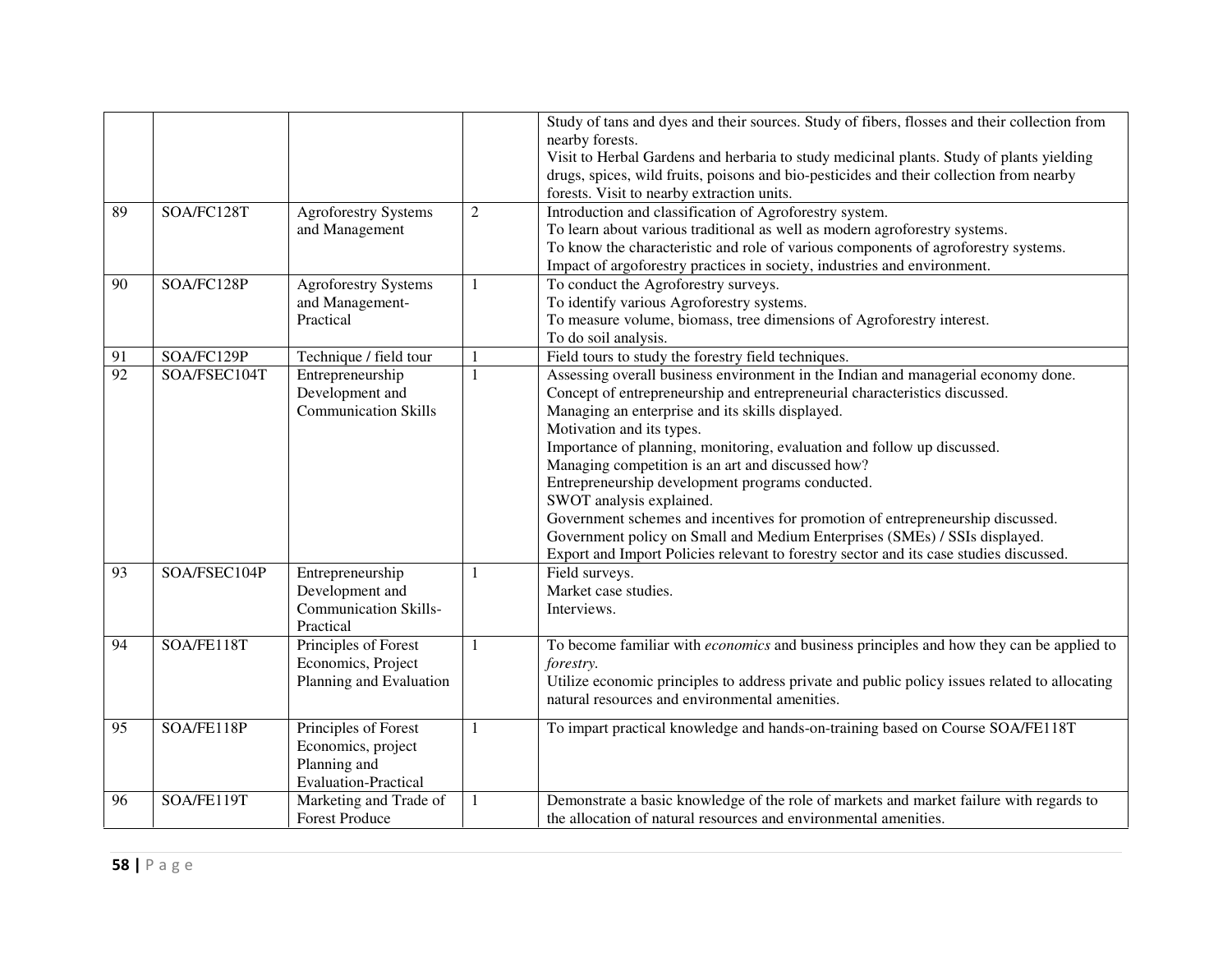|     |              |                                                           |                | To familiar with the role of market channels for distribution of forest resources.              |
|-----|--------------|-----------------------------------------------------------|----------------|-------------------------------------------------------------------------------------------------|
|     |              |                                                           |                | To understand the concept of different types of market                                          |
|     |              |                                                           |                | Students get to know about WTO & IPR.                                                           |
| 97  | SOA/FE119P   | Marketing and Trade of<br><b>Forest Produce-Practical</b> | $\mathbf{1}$   | To impart practical knowledge and hands-on-training based on Course SOA/FE119T                  |
| 98  | SOA/FE120T   | Biodiversity &                                            | 1              | To explore about the biodiversity and its conservation at local as well as global level. Basic  |
|     |              | Conservation                                              |                | terms about biodiversity and its conservation. Diversity and its analytical features, different |
|     |              |                                                           |                | life forms under diversity. Conservation biology and its principles. Methods of                 |
|     |              |                                                           |                | conservation. Conservation efforts by India and worldwide.                                      |
| 99  | SOA/FE120P   | Biodiversity &                                            | $\mathbf{1}$   | To exercise of diversity indices computation, visit of protected areas, case study regarding    |
|     |              | Conservation-Practical                                    |                | conservation.                                                                                   |
|     |              |                                                           |                | 7 <sup>th</sup> Semester                                                                        |
| 100 | SOA/FC130P   | Socio-economic surveys                                    | $\overline{4}$ | To prepare survey questionnaire for socio-economic survey.                                      |
|     |              | -village Attachment (28<br>working days)                  |                | To conduct the socio-economic surveys for data collection of relevance.                         |
| 101 | SOA/FC131P   | Attachment with State                                     | 10             | To understand the construction of modern forest nurseries, herbal gardens and watersheds.       |
|     |              | Forest Department (70                                     |                | To see and understand the procedure of the felling and logging operations, timber lots and      |
|     |              | working days)                                             |                | important industrial products extraction with the use of Forestry equipments/ instruments.      |
|     |              |                                                           |                | To see the working plan document of variuos Forest divisions and get to know                    |
|     |              |                                                           |                | enumeration, volume and yield calculation & compartment history                                 |
|     |              |                                                           |                | To study the 'CAT' (Catchment Area Treatment Plan) and FDA (Forest Development                  |
|     |              |                                                           |                | Agencies)                                                                                       |
|     |              |                                                           |                | To study the regeneration and management of important forestry tree species.                    |
|     |              |                                                           |                | To conduct layout studies, stump analysis, preparation of local volume table.                   |
| 102 | SOA/FC132P   | <b>Industrial Placement (28)</b>                          | $\overline{4}$ | To get acquinted with the nature, working environment, production and management                |
|     |              | working days)                                             |                | process and Marketing & financial management various of wood-based industries.                  |
| 103 | SOA/FSEC105T | Report Writing and                                        | $\overline{2}$ | To learn the compilation of the workdone/skills gained.                                         |
|     |              | Presentation of FWE (14                                   |                | To learn the data processing/analysis.                                                          |
|     |              | Working days)                                             |                | To develop the skill of Presentation of the report.                                             |
|     |              |                                                           |                | $8th$ Semester                                                                                  |
| 104 | SOA/FC133P   | Project Development (2)<br>weeks)                         | $\overline{2}$ | To develop the skill of project development to carry out any research activity.                 |
| 105 | SOA/FC134P   | Collection, Handling,                                     | $\overline{2}$ | To identify the superior seed sources.                                                          |
|     |              | Processing and Storage                                    |                | To use various seed collection methods for different species on field.                          |
|     |              | of planting material (3                                   |                | To put seeds under various seed treatments to document their quality and regeneration           |
|     |              | weeks)                                                    |                | potential.                                                                                      |
|     |              |                                                           |                | To understand the methods of storage of collected planting materials.                           |
| 106 | SOA/FC135P   | Vegetative Propagation                                    | 3              | To apply vegetative propagation methods like cutting, grafting for propagation of forest        |
|     |              | under controlled and                                      |                | trees, medicinal plants and fruit trees.                                                        |